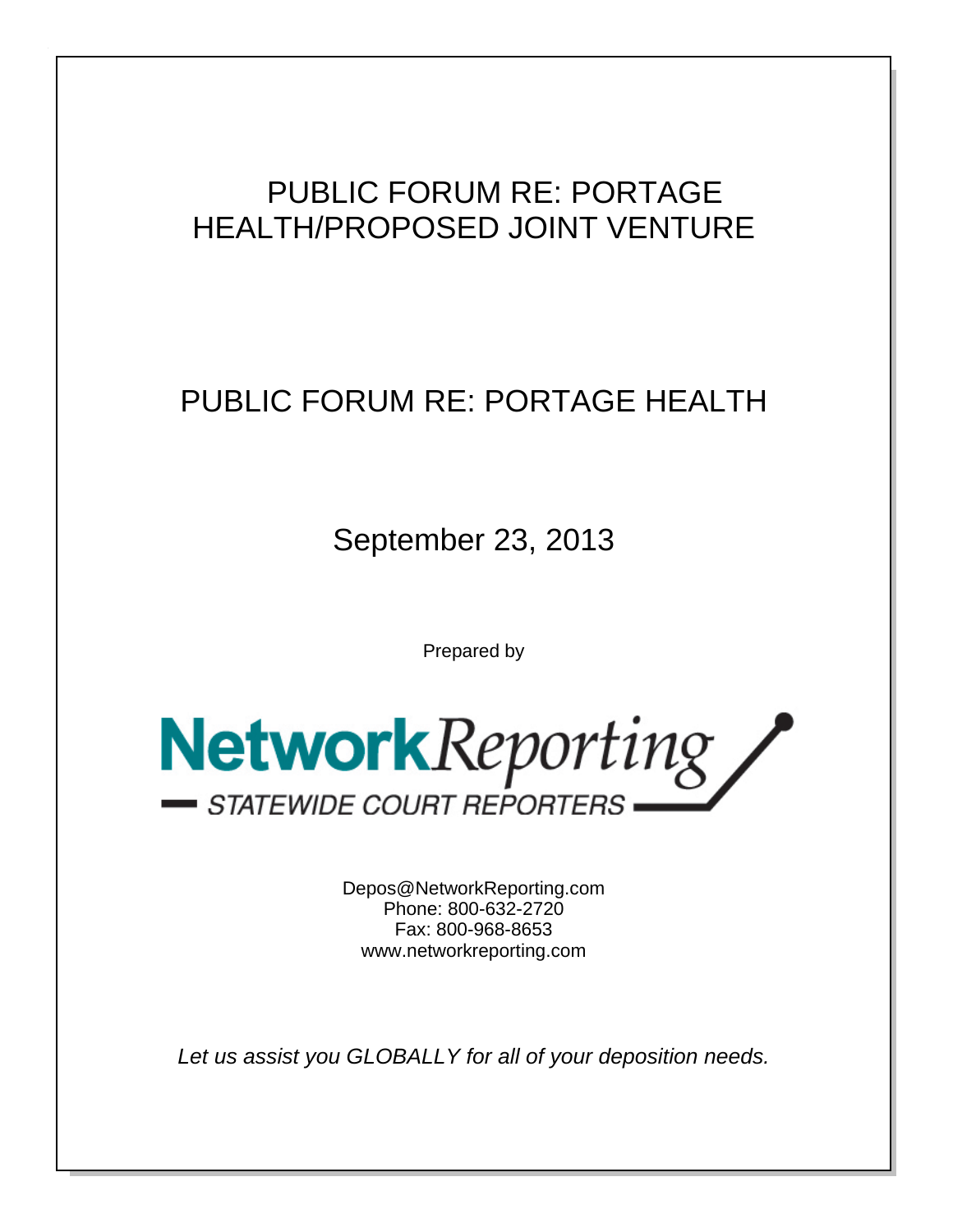#### STATE OF MICHIGAN

# DEPARTMENT OF ATTORNEY GENERAL

OFFICE OF HEALTH, EDUCATION & FAMILY SERVICES

In the matter of:

PORTAGE HEALTH/

PROPOSED JOINT VENTURE WITH

DUKE LIFEPOINT HEALTHCARE

/

## PUBLIC FORUM

 600 East Lakeshore Drive, Houghton, Michigan - Monday, September 23, 2013 - 5:00 p.m.

### APPEARANCES:

For the State: MS. KATHARYN A. BARRON (P45363) Assistant Attorney General, Division Chief Consumer Protection Division

> MR. WILLIAM BLOOMFIELD (P68515) Assistant Attorney General, Charitable Trust Section

MR. JOSEPH KYLMAN, Auditor

For Portage Hospital: MR. JAMES BOGAN, CEO

For Duke<br>Lifepoint:

MR. WILLIAM CARPENTER, CEO

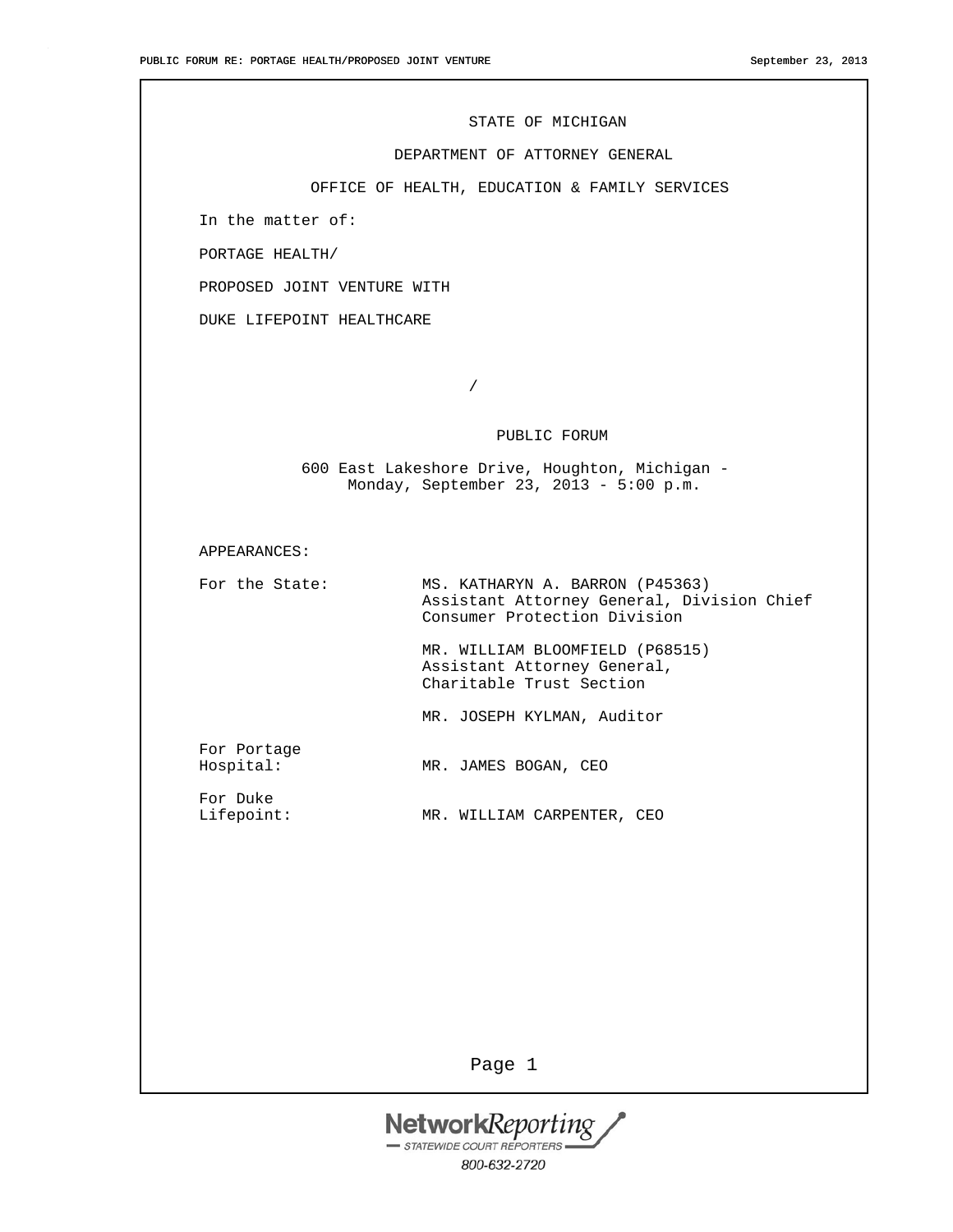| $\mathbf{1}$   | RECORDED BY: | Ruth A. Forgette, CER 3007                                     |
|----------------|--------------|----------------------------------------------------------------|
| $\sqrt{2}$     |              | Certified Electronic Recorder<br>Network Reporting Corporation |
| $\mathsf{3}$   |              | Firm Registration Number 8151<br>$1 - 800 - 632 - 2720$        |
| $\overline{4}$ |              |                                                                |
| 5              |              |                                                                |
| $\epsilon$     |              |                                                                |
| $\overline{7}$ |              |                                                                |
| $\,8\,$        |              |                                                                |
| $\mathsf 9$    |              |                                                                |
| $10$           |              |                                                                |
| $1\,1$         |              |                                                                |
| 12             |              |                                                                |
| 13             |              |                                                                |
| $14\,$         |              |                                                                |
| $15$           |              |                                                                |
| 16             |              |                                                                |
| $17\,$         |              |                                                                |
| $1\,8$         |              |                                                                |
| 19             |              |                                                                |
| 20             |              |                                                                |
| $21\,$         |              |                                                                |
| $2\sqrt{2}$    |              |                                                                |
| 23             |              |                                                                |
| 24             |              |                                                                |
| 25             |              |                                                                |
|                |              | Page 2                                                         |
|                |              | $M$ otu $\omega$ uleD montino                                  |

**NetworkReporting** 800-632-2720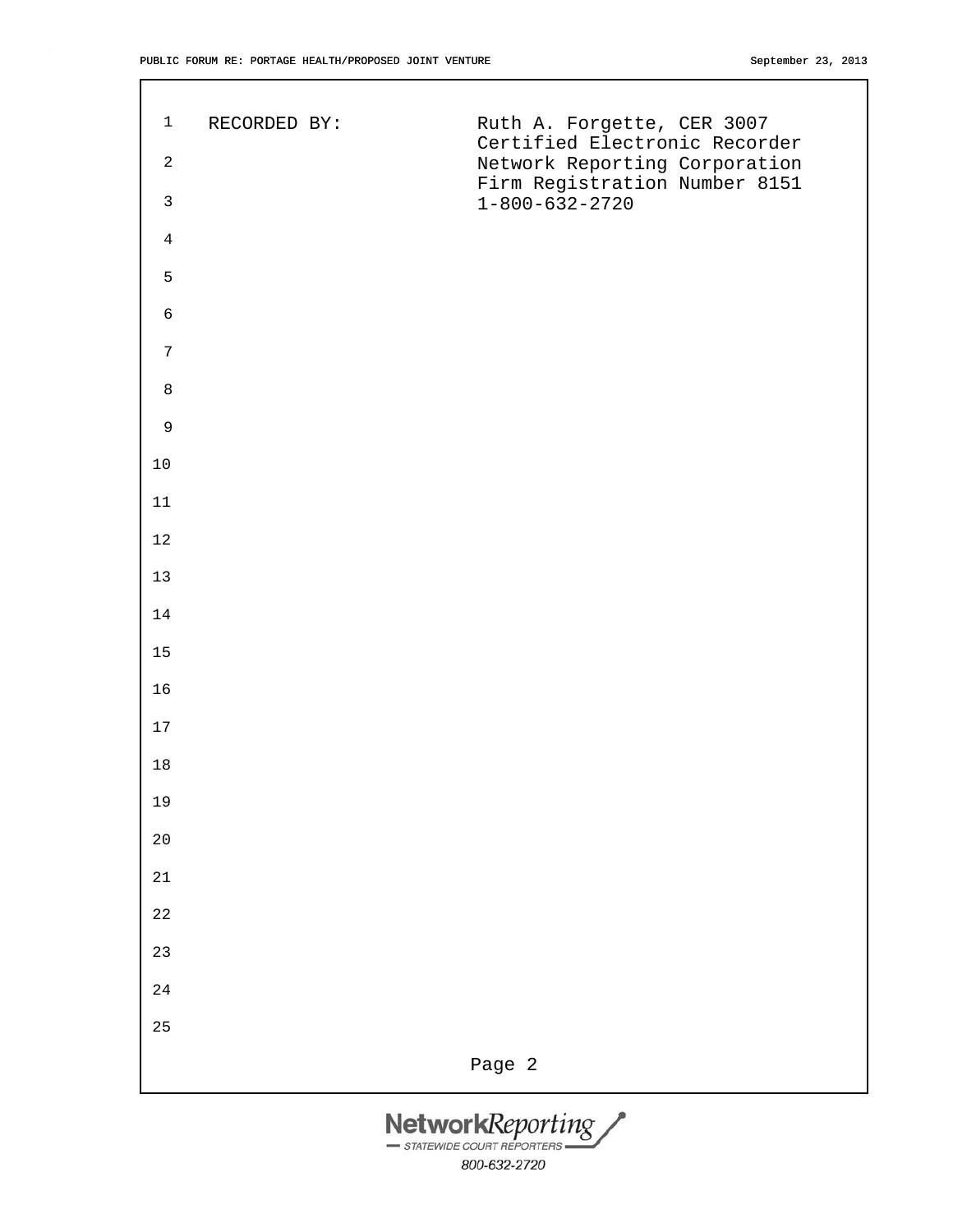| $\mathbf 1$    | TABLE OF CONTENTS                                  |
|----------------|----------------------------------------------------|
| 2              | PAGE                                               |
| $\mathfrak{Z}$ | 4                                                  |
| 4              | Opening Remarks by Ms. Katharyn Barron             |
| 5              | 4<br>Opening Remarks by Mr. James Bogan            |
| 6              | Opening Remarks by Mr. William Carpenter<br>8      |
| 7              | Opening Remarks by Mr. William Bloomfield.<br>12   |
| 8              | Overview by Ms. Katharyn Barron<br>14              |
| 9              | Public Comment by Mr. Steve Zutter<br>17           |
| 10             | Public Comment by Mr. Dennis Harbour<br>19         |
| 11             | Public Comment by Mr. Glenn Simila<br>21           |
| 12             | 23<br>Public Comment by Mr. Glenn Anderson         |
| 13             | Public Comment by Ms. Marilyn Clark.<br>25         |
| 14             | 27<br>Public Comment by Ms. Barbara Rose           |
| 15             | Public Comment by Mr. Philip Johnson<br>30         |
| 16             | 32<br>Public Comment by Mr. Bill Laitila           |
| 17             | Public Comment by Ms. Lennon Mattila Hughes.<br>34 |
| 18             | Public Comment by Mr. Donald Simila.<br>36         |
| 19             | 38<br>Closing Comment by Mr. Bogan                 |
| $20$           | Closing Comment by Mr. Carpenter<br>38             |
| 21             | Closing Comment by Ms. Barron.<br>41               |
| 22             |                                                    |
| 23             |                                                    |
| 24             |                                                    |
| 25             |                                                    |
|                |                                                    |
|                | Page 3                                             |

NetworkReporting 800-632-2720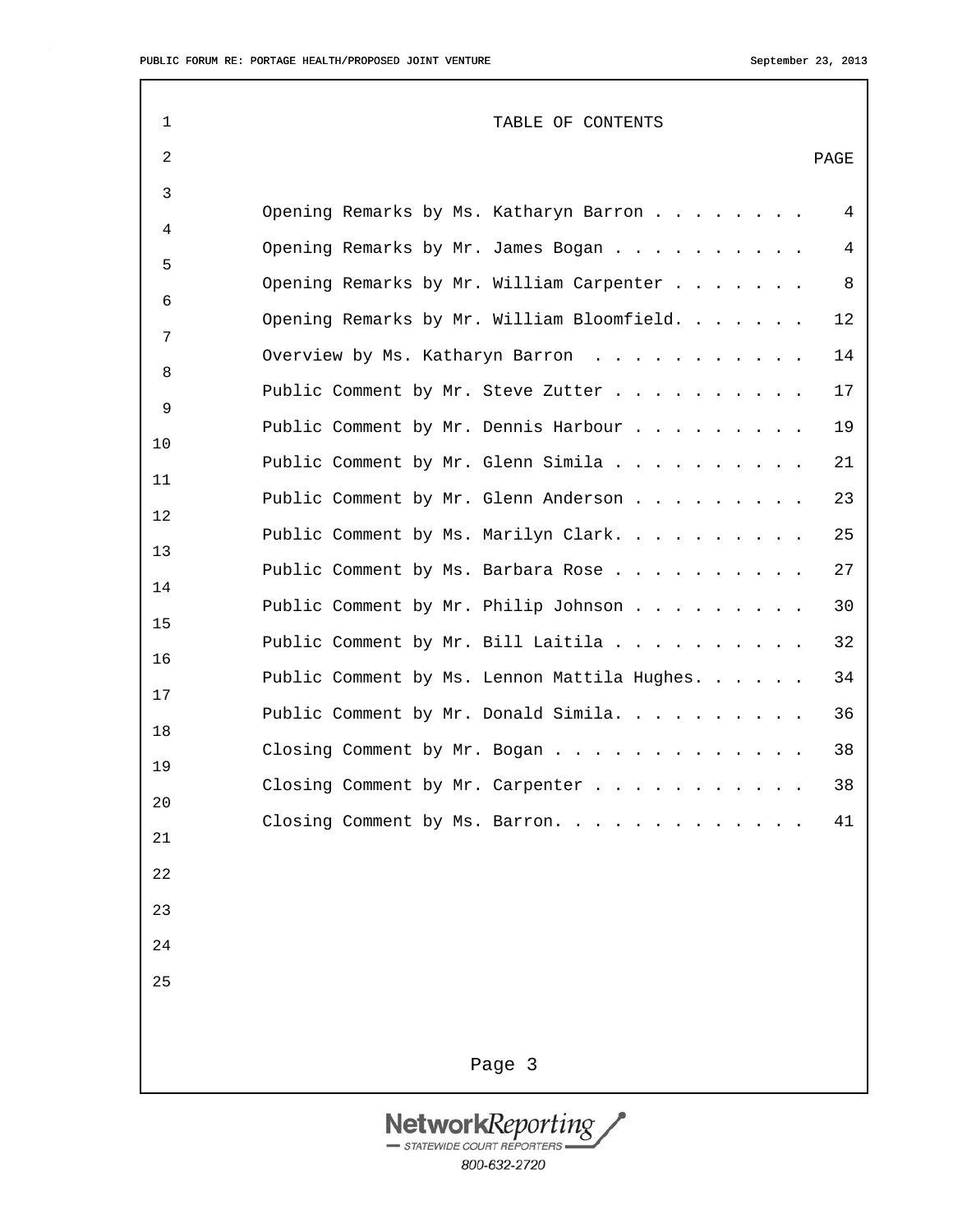1 Houghton, Michigan 2 Monday, September 23, 2013 - 5:03 p.m. 3 MS. BARRON: Welcome, and thanks for taking time 4 out of your busy and beautiful day to join us here to 5 discuss the future of Portage Health. The Attorney 6 General's office is hosting this forum today to gather your 7 input about the proposed joint venture between Portage 8 Health and Lifepoint Hospitals. We've asked representatives 9 from Portage Health and Lifepoint to attend today's forum so 10 they can listen and respond to your concerns. Representing 11 Portage is Chief Executive Officer James Bogan, and 12 representing Lifepoint is Chairman and CEO of Lifepoint 13 Hospitals, Bill Carpenter. We'll move to the point where 14 they can give just a brief overview of the sale. 15 MR. BOGAN: Thank you very much. I'd like to -- 16 representing Portage, I'd like to thank everybody from the 17 community in attendance today to come to this public 18 hearing. Hopefully all of your questions can be answered. 19 I'd like to start basically of a little bit of the 20 background on where we're at and how we got where we are. 21 This is all, from our perspective, in the best interests of 22 the community. And why did we do this? A couple major 23 points: Health organizations are facing tremendous fiscal 24 pressures, access to future capital, the shortage of 25 physicians in some specialty areas, the Federal Health

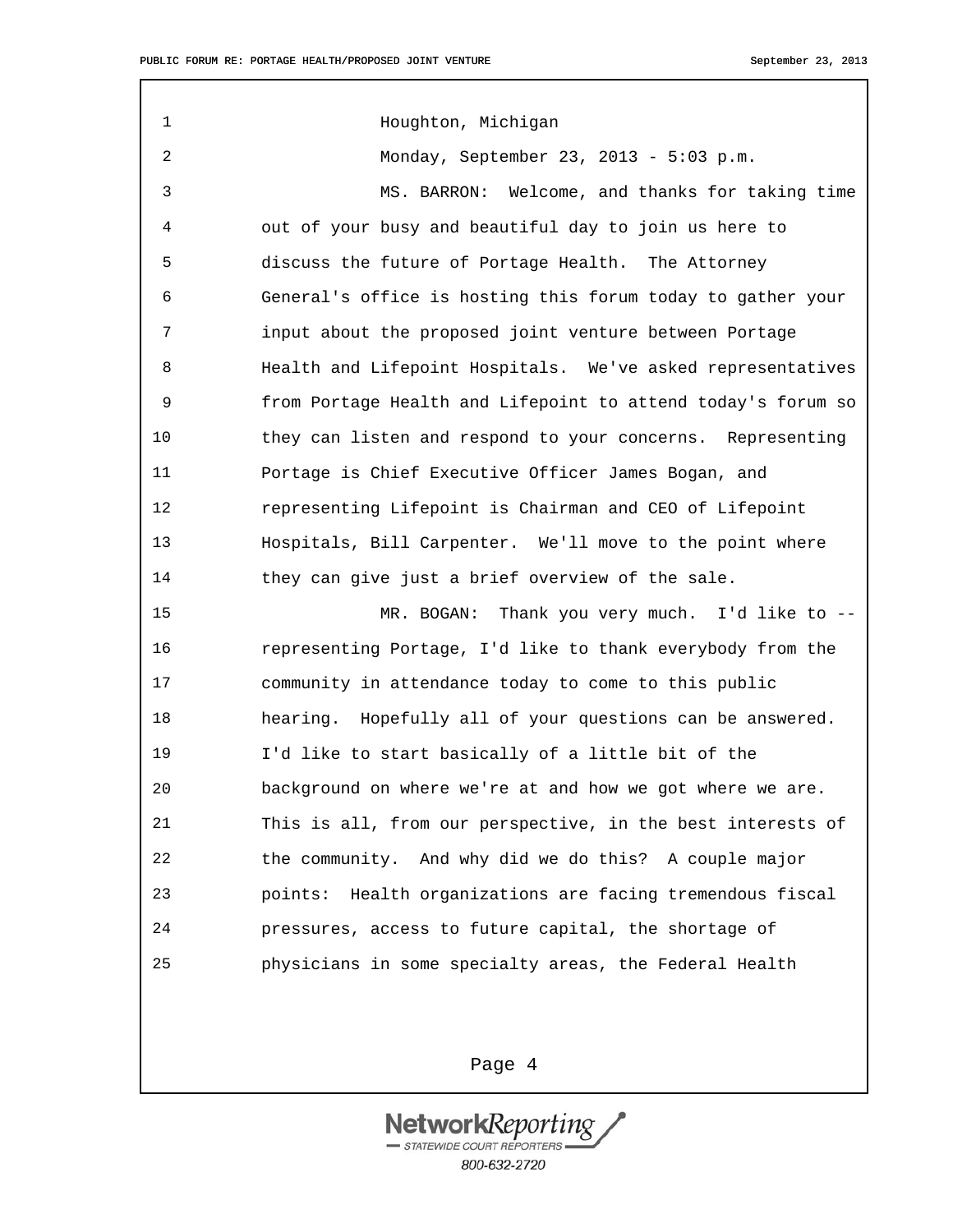1 Reform, which is out there, the other -- why we did it was 2 to enhance the quality outcomes, improve and offer clinical 3 services. The quality outcomes come about from Lifepoint's 4 great relationship that they have with Duke Healthcare, and 5 Duke Healthcare has got a tremendously great national 6 reputation for both patient safety and quality initiatives. 7 The other reason why we did this is to reach out to a 8 partnership, and that's what this is, is a partnership to 9 basically seek some of the corporate support services which 10 would help strengthen our operations and provide resources 11 to succeed.

12 A couple of the areas where we're at, we got there 13 through a whole series of events, and I'm just going to 14 touch on a few of them so you understand that this decision 15 was very well thought out, there was a lot of input into the 16 decision. And we started this basically -- the Board at 17 Portage started in January of 2012, and we started exploring 18 the potential for affiliation opportunities. In February of 19 2012, we sent a letter off to Marquette General Hospital and 20 three other hospitals inquiring of their interest. At that 21 point, that was a very, very informal process; it wasn't 22 very structured. In March of 2012 I was in attendance at a 23 presentation that was put on by a group called the Juniper 24 Advisory Group. And Juniper did a presentation to the 25 Superior Health Partners here in the Upper Peninsula. From

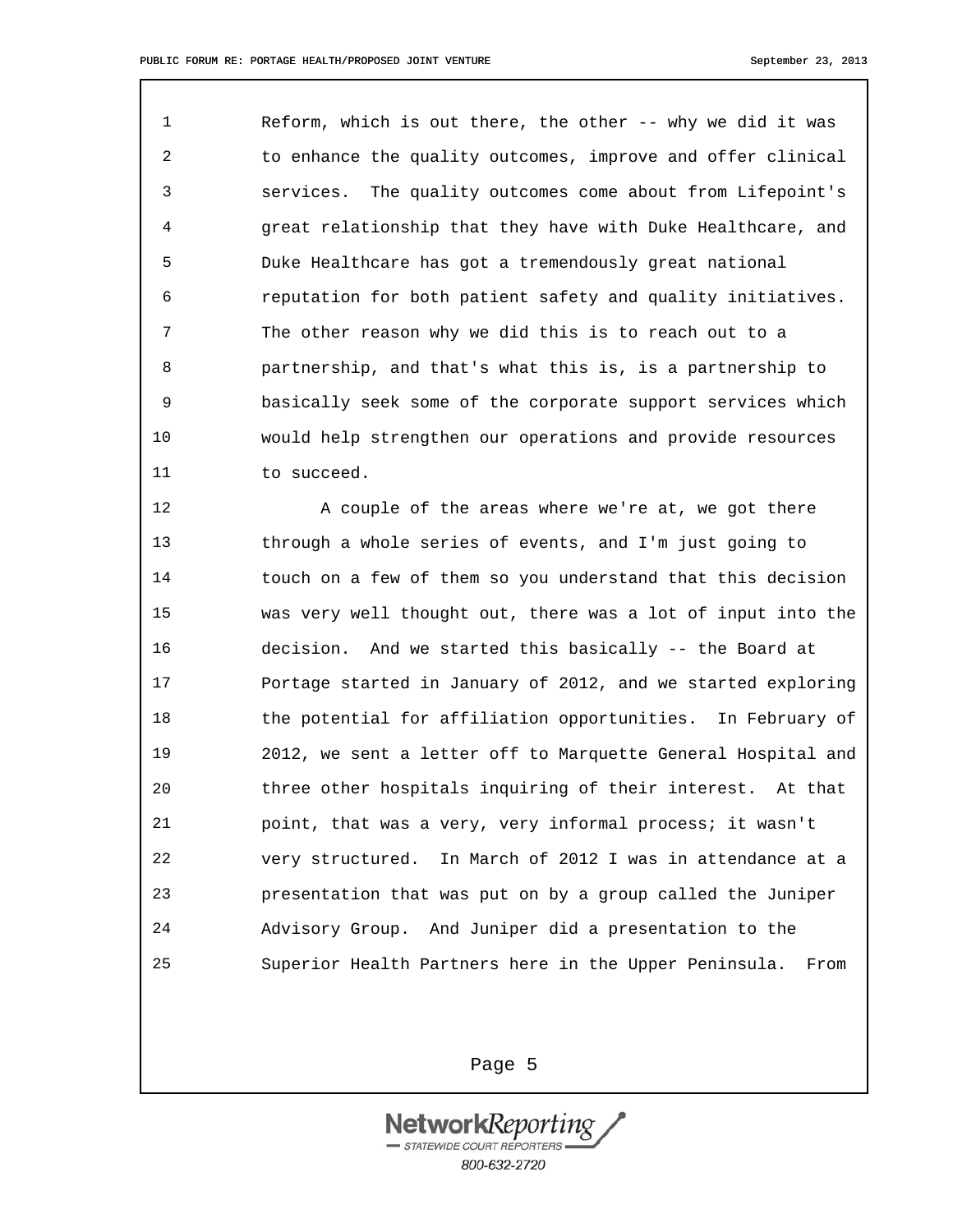1 that presentation, there was discussions that ensued, and we 2 were able to engage Juniper as an advisory firm in May of 3 2012. In June of 2012, Juniper started doing additional 4 board education for our Board about the idea behind an 5 affiliation, a partnership. Along with it, the Affiliation 6 Committee of our Board was formed in September of 2012, and 7 we started analyzing and taking a look at potential suitors, 8 also in 2012. Juniper operates from a controlled, 9 competitive process; that's how they determine the value and 10 the price of a particular venture or endeavor. In 2012, 11 Portage did, with Juniper, send out letters of interest to 12 31 hospital and health systems throughout Michigan, 13 Wisconsin, primarily those two states. In October we 14 received back 12 executed confidentiality agreements, and 15 also in October we basically had four initial offers out of 16 the 12 that executed a confidentiality agreement. Four of 17 those responded back with an initial offer. The Board 18 selected two finalists in October, and in November we 19 entailed our due diligence by having the two finalists come 20 up to Portage, visit the community, understand what we have 21 to offer as a healthcare organization, and then the two 22 finalists were narrowed down from the four we had received. 23 The two finalists then were involved in our process to do a 24 reverse due diligence, which is Portage had representatives, 25 six of us, who traveled to the two finalists' locations to

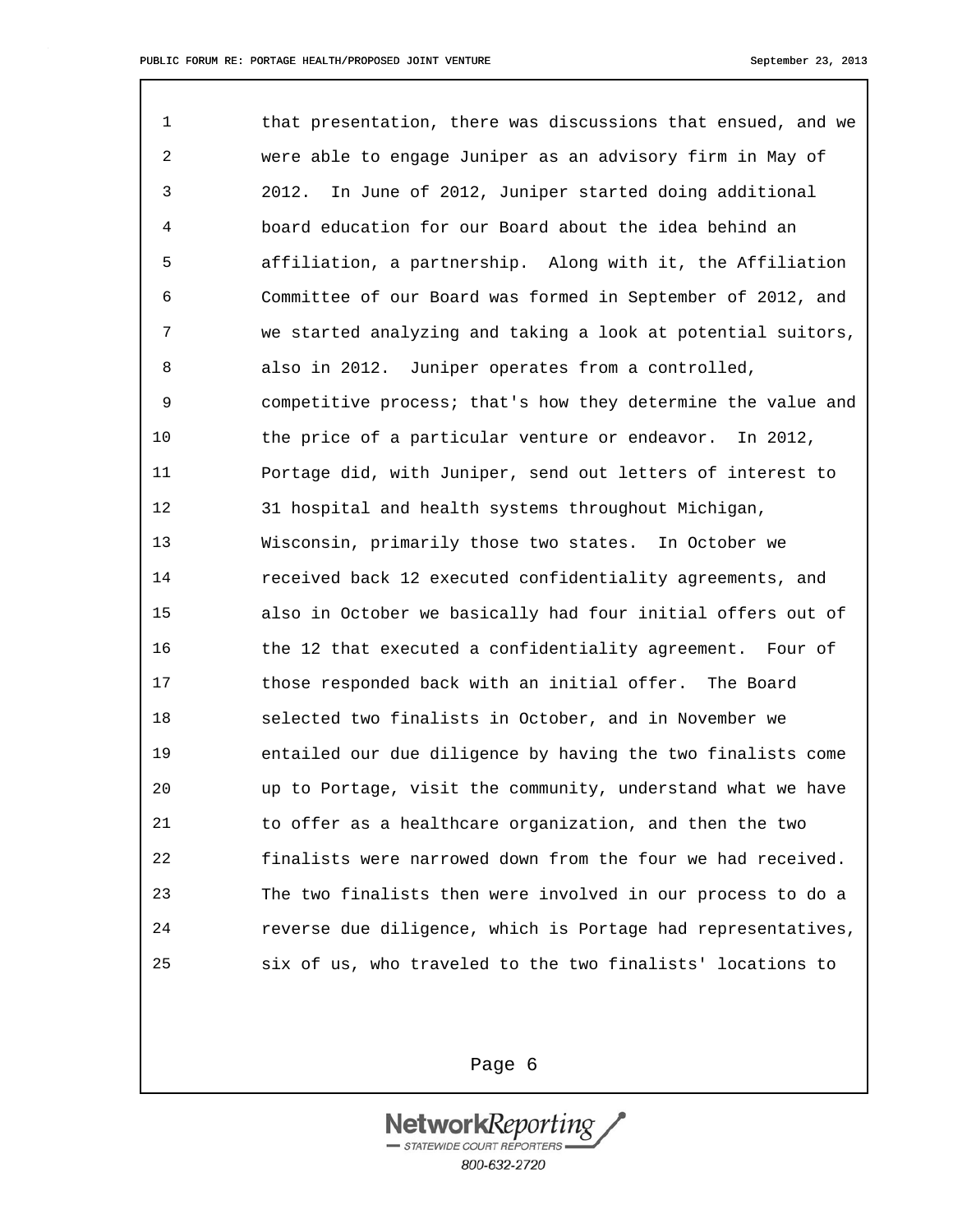1 see them, to see how they operate, to understand their 2 philosophy and where they were going. And they were all 3 very positive. With that, Juniper came back and issued a 4 second instruction letter to the two finalists. With that, 5 out of that came in December of 2012 the approval of 6 Lifepoint as our advisory consultant. And from there we 7 went on from December, we moved into 2013, we spent a lot of 8 time developing a letter of understanding, and then from 9 there we went on and developed a definitive agreement. That 10 process took a little bit of time, and some of those areas 11 that we have that we expended those months were basically 12 looking at what we could receive, obviously, in a 13 partnership with Lifepoint. The partnership is basically 14 built upon the community and the interest we have in making 15 sure the community is satisfied with what we've created. We 16 did not -- this is not an acquisition; this is a partnership 17 split on an 80/20 basis.

18 Dedication -- some of the reasons that Lifepoint ended 19 up being our finalist was they aligned with us on several of 20 the key issues: Commitment to preserve jobs for all of our 21 employees. That commitment is there. Dedication to a 22 collaborative relationship with our medical staff, which 23 includes the heavy emphasis going forward on recruitment of 24 different specialties. Dedication to the quality of care 25 and service for their patients, and that, again, is working

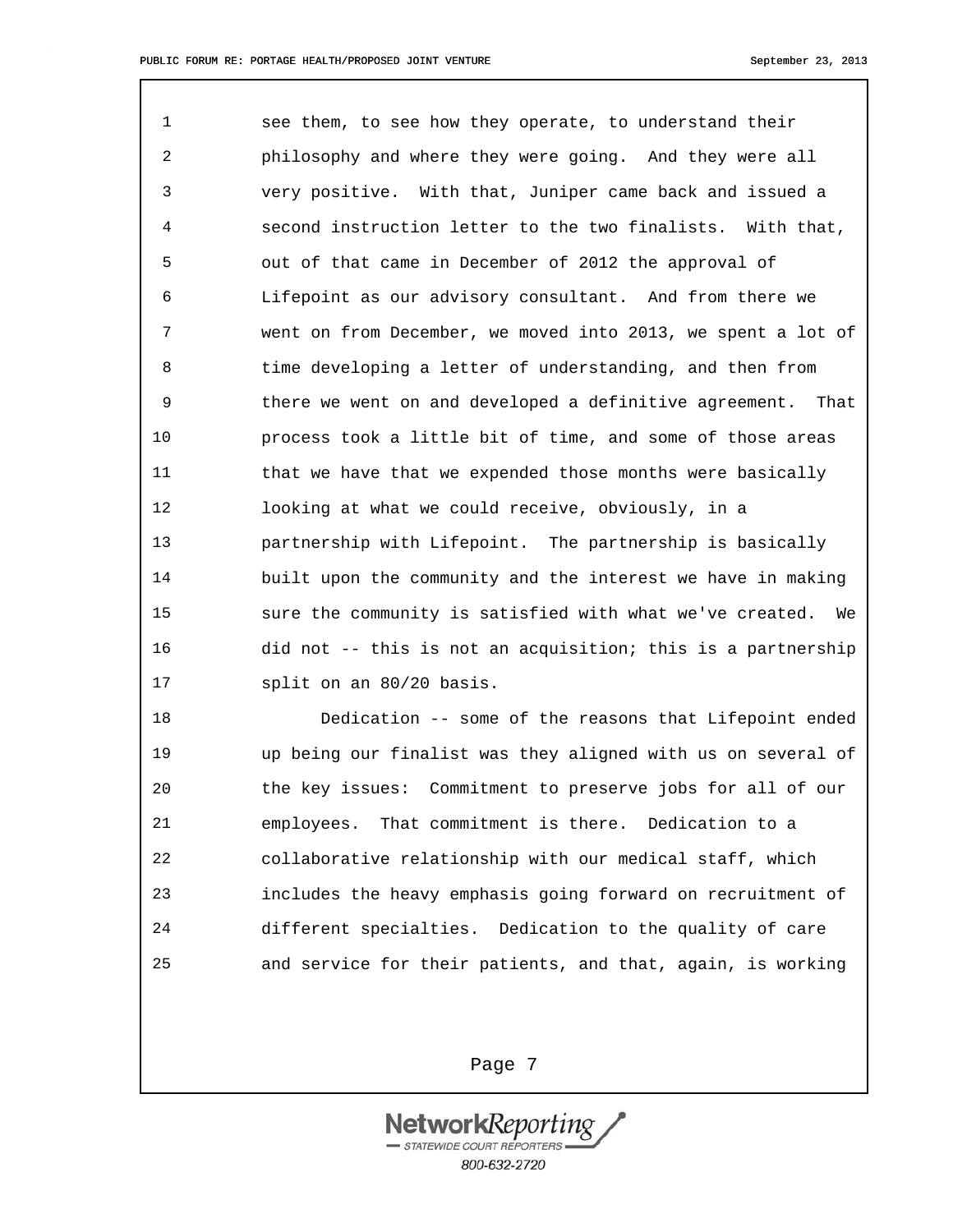1 with Duke Healthcare in development of that. Involvement 2 in -- and also the importance of local governance was 3 recognized by both parties, and we structured it that way. 4 Support for the health and well-being of all of the 5 communities in the U.P. is something that Lifepoint is in 6 focus on and feels very strongly about. A couple things why 7 Lifepoint also are -- they are eliminating all of our long-8 term debt in this transaction, which is very important. 9 It's very important, also, that the labor contracts will all 10 be assumed as is.

11 From that, we ended up with that definitive agreement. 12 Basically a jointly owned entity that's operated jointly by 13 Portage Health and Lifepoint, and that also includes our 14 affiliated assets. Also, as I stated, the 80/20, but the 15 80/20 Lifepoint was able to give us the opportunity for 16 equal governance at the 50/50 level; 50 percent Lifepoint, 17 50 percent Portage. But even beyond that, Lifepoint also 18 offered the opportunity for our Foundation going forward to 19 be able to select one of their members on their side -- this 20 is block voting, block A's and block B's. And it's block 21 voting, but it's represented by four and four; four 22 representatives on each side. But one of Lifepoint's four 23 is actually an appointment or a selection that we're 24 recommending from Portage's side. So Portage actually has 25 the ability to have five representatives at the governing

Page 8

**Network**Keport STATEWIDE COURT REPORTERS 800-632-2720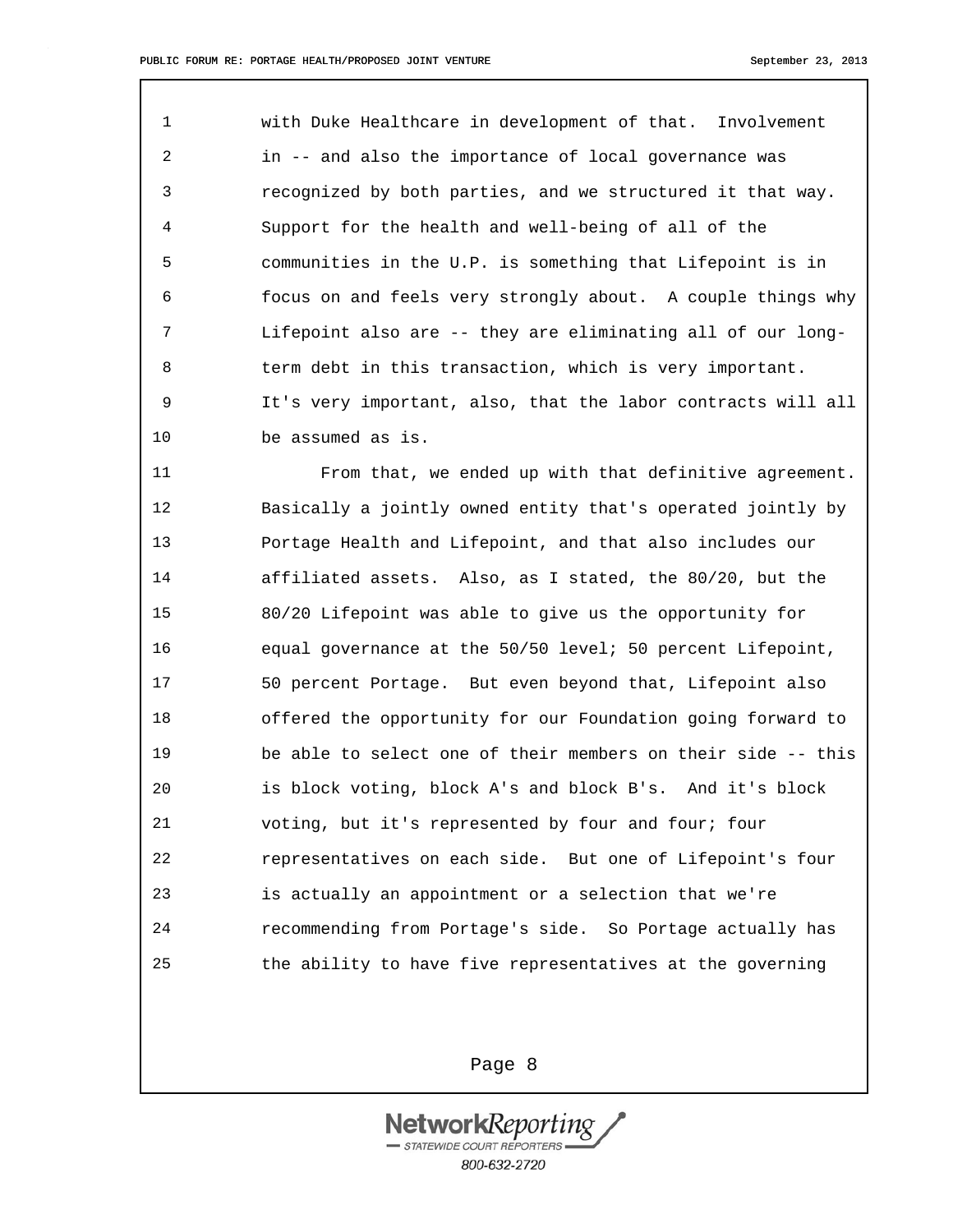1 board level.

2 The joint venture has a commitment of capital of 60 3 million dollars. Approximately 40 million above the 60 will 4 be available in excess proceeds, which will enhance the 5 reconstituted charitable Foundation that's being developed. 6 Additional taxes will be paid by the joint venture to add 7 the resources to our community. Also, it's going to help us 8 with purchasing power, enhancing our operational 9 efficiencies and they're willing to invest in state of the 10 art equipment and the facility upgrades. And as evidenced 11 by the public media this week, you can see that Lifepoint 12 has a very strong commitment to capital.

13 In closing, this whole transaction is related to the 14 issue of what does the community need, what does the 15 community want. We feel, in closing, that Portage, working 16 with Lifepoint, have a tremendous opportunity to determine 17 how it will continue to deliver quality, affordable and 18 accessible healthcare. Portage and its leadership team 19 support the strong partnership with Lifepoint, who has 20 committed to grow, not reduce, local healthcare capabilities 21 in our community. Thank you.

22 MR. CARPENTER: Thank you. I'm Bill Carpenter, 23 the Chairman of the Board and Chief Executive Officer of 24 Lifepoint Hospitals. And on behalf of Lifepoint Hospitals, 25 thank you all for taking the time to be here this afternoon.

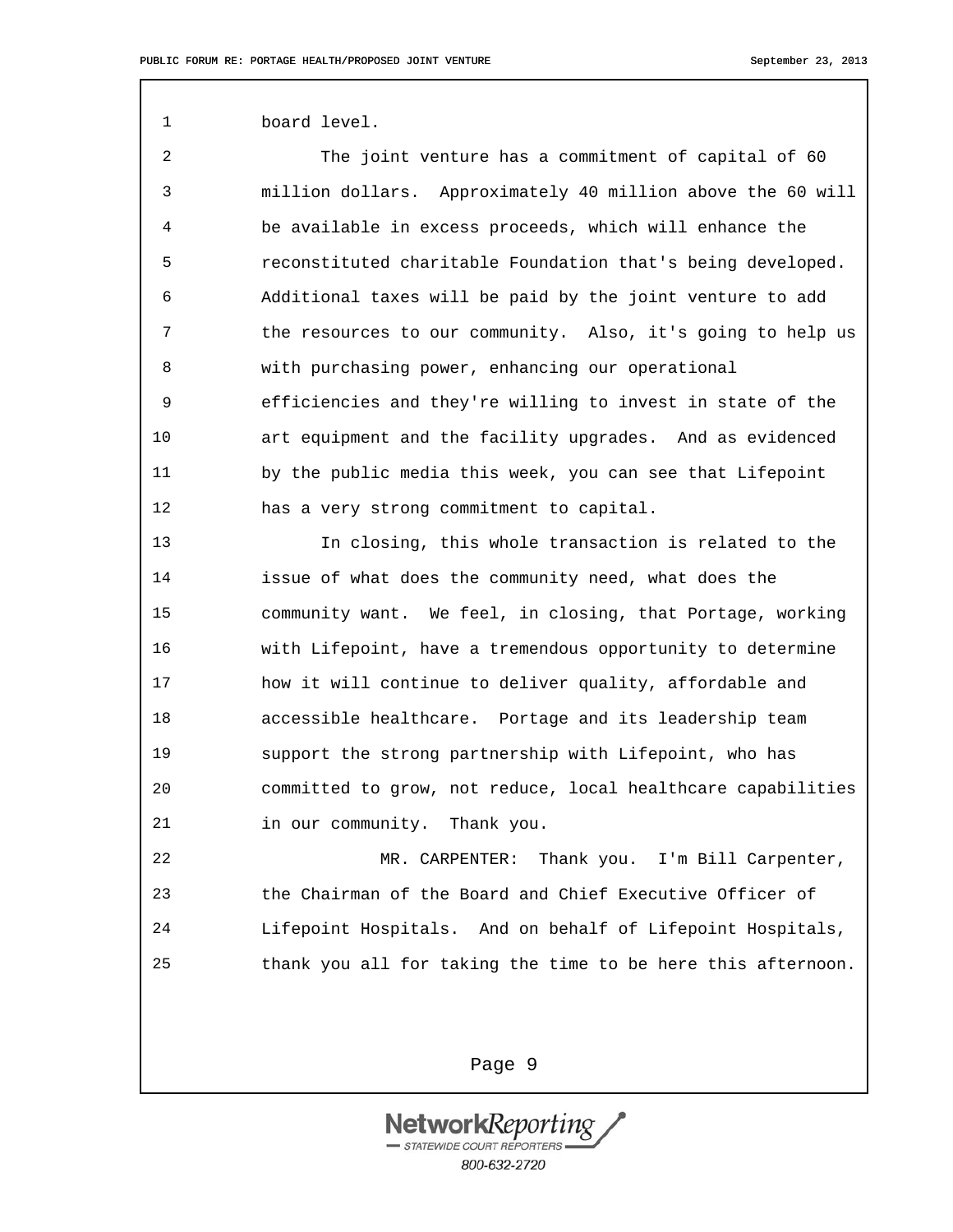1 Thank you also to the Attorney General Schuette and 2 representatives of the Attorney General who are here today 3 and conducting this very important hearing. Lifepoint 4 Hospitals owns and operates 57 hospitals in 20 states across 5 the country in communities that look an awful lot like 6 Hancock and Houghton. Lifepoint Hospitals has been in 7 business for approximately 15 years, and we've been 8 successful, I think, because we first listen to the needs in 9 each one of those communities, recognizing that healthcare 10 needs in each one of those communities is different. And 11 through listening to the community's needs, we then have the 12 ability to bring resources from our company, which is in 13 excess of a 3.5 billion dollar enterprise, to be able to 14 help solve the very complex healthcare needs that exist in 15 community hospitals today. Our belief is that by keeping 16 care local, we have the ability to help provide better care 17 in communities, and so that's what we do as a company. 18 Portage Health is exactly the type of hospital that we 19 believe we have the best opportunity to help be successful. 20 We specialize in operating community based hospitals like 21 Portage Health. Our approach and our commitment is one that 22 we believe, and it is our intention and passion to be able 23 to help you make your hospital even stronger than it is 24 today. Jim talked about local governance. We believe that 25 healthcare is local, both in the provision of care by

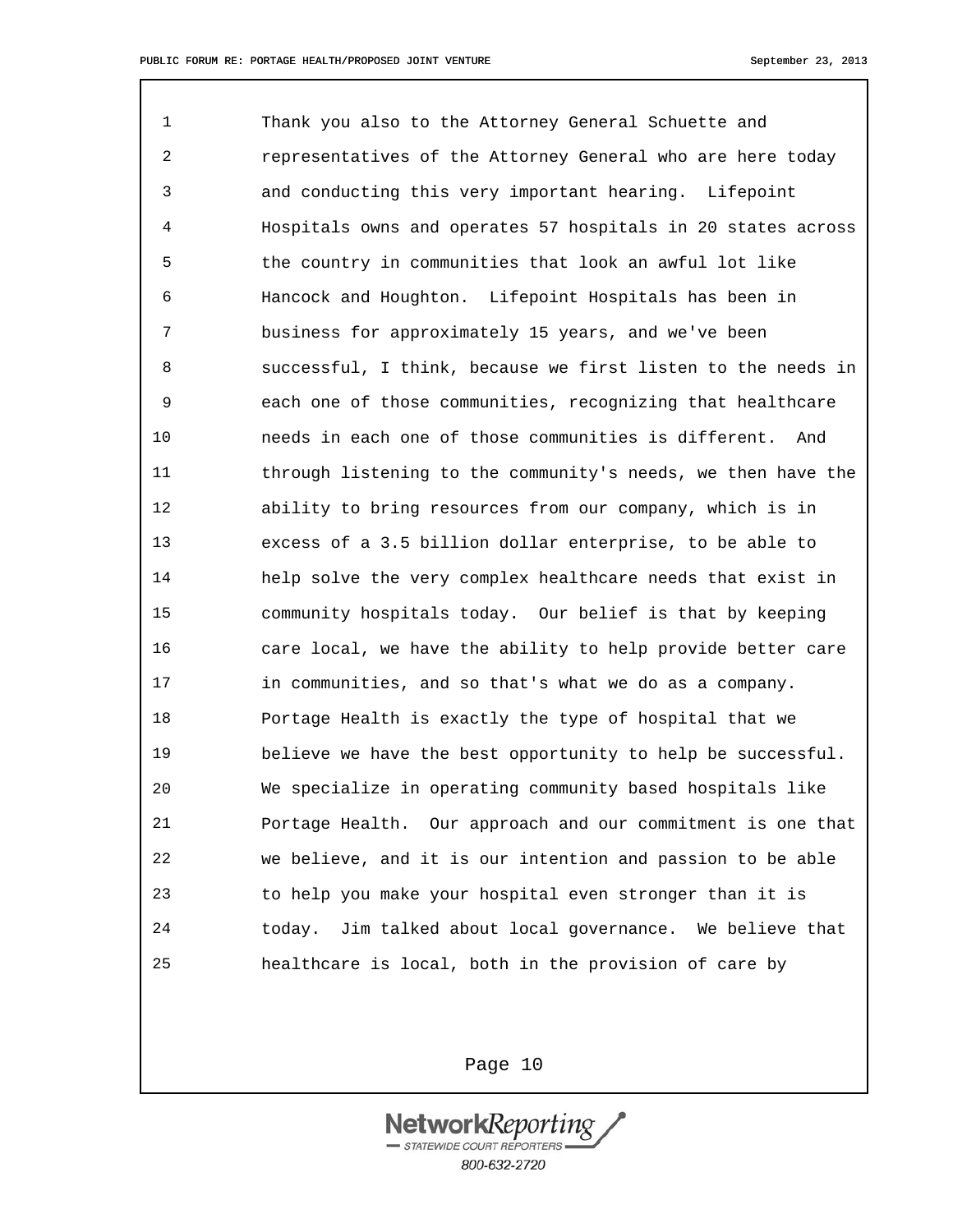1 physicians to patients -- that's about as one on one as you 2 can possibly get -- to the local governance that will be so 3 important in the way this hospital is operated in the 4 future. And so the 50/50 governance is critically important 5 to us, because we want to be in agreement, complete accord 6 with the important decisions that are made going forward. 7 The community has a vested interest in this hospital.

8 It is represented by you here today in the fact that you 9 took your time to be here today. We look forward to sharing 10 ownership with Portage Health in this joint venture. A 11 couple of things I do want to say about the commitments that 12 we're making. It is important to us that we will offer 13 employment to all of the employees of the hospital, and I'm 14 sure that -- I know that there are some employees of the 15 hospital here today, and you have that commitment. 16 Compensation and benefits will be very similar. They won't 17 be exactly the same, necessarily, but it will be very, very 18 similar and competitive with what you have today. It's 19 important for the community to know that this hospital is a 20 community asset, and people in the community need the 21 hospital. We will maintain the hospital and are committed 22 to maintaining the hospital's commitment to charity care. 23 Physicians will have access to clinical resources and 24 expertise through Lifepoint. And when the transaction is 25 completed, then we will begin working closely with Jim and

Page 11

**NetworkReport** STATEWIDE COURT REPORTERS 800-632-2720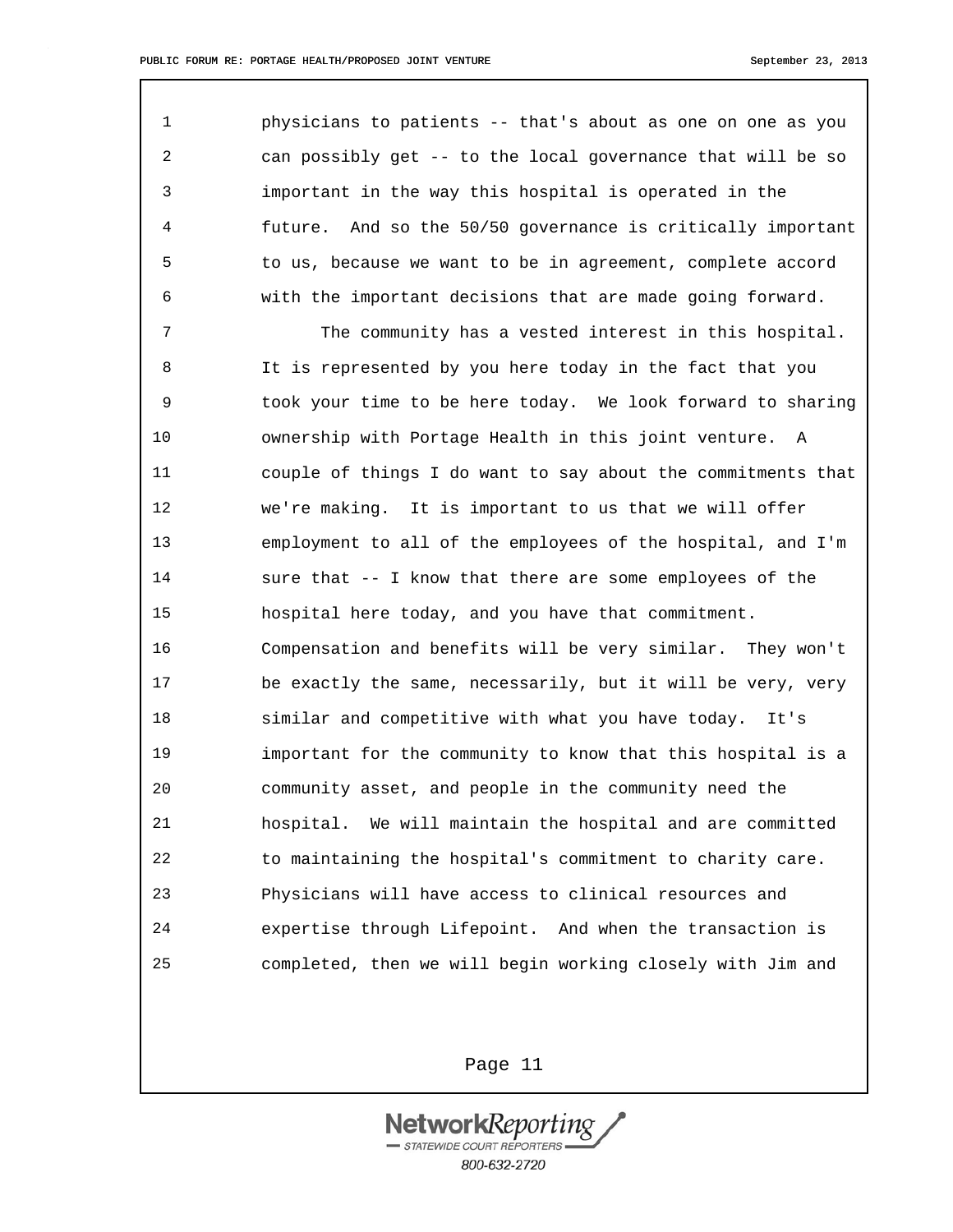1 his team and the Board and the physicians and employees at 2 the hospital to conduct a thorough strategic planning 3 process in order to make sure that we do, indeed, listen 4 before we act, to make sure that we are taking the steps 5 that are needed for the hospital. We look forward to 6 working with all of you in the community. We look forward 7 to being an active part of the community. I look forward to 8 spending time with Jim in the community. I look forward to 9 getting to know folks at Finlandia, folks at Michigan Tech, 10 folks at the other important employers throughout the 11 region. Our focus will be on providing the highest quality 12 clinical care for the community, so that working together we 13 will continue to help make this community healthier. Thank 14 you.

15 MS. BARRON: Thank you, Mr. Bogan and Mr. 16 Carpenter. Moving to number 3 on your agenda now, the 17 overview of the Attorney General's review process and our 18 oversight of charitable trusts. If you didn't get an 19 agenda, they're available at the door along with a 20 frequently asked questions document. Before we get to the 21 public comment and the question portion of the forum, we're 22 going to outline the Attorney General's role in reviewing 23 this transaction. And for that, I'll turn it over to 24 Assistant Attorney General Will Bloomfield. 25 MR. BLOOMFIELD: Thank you. I'm the Charitable

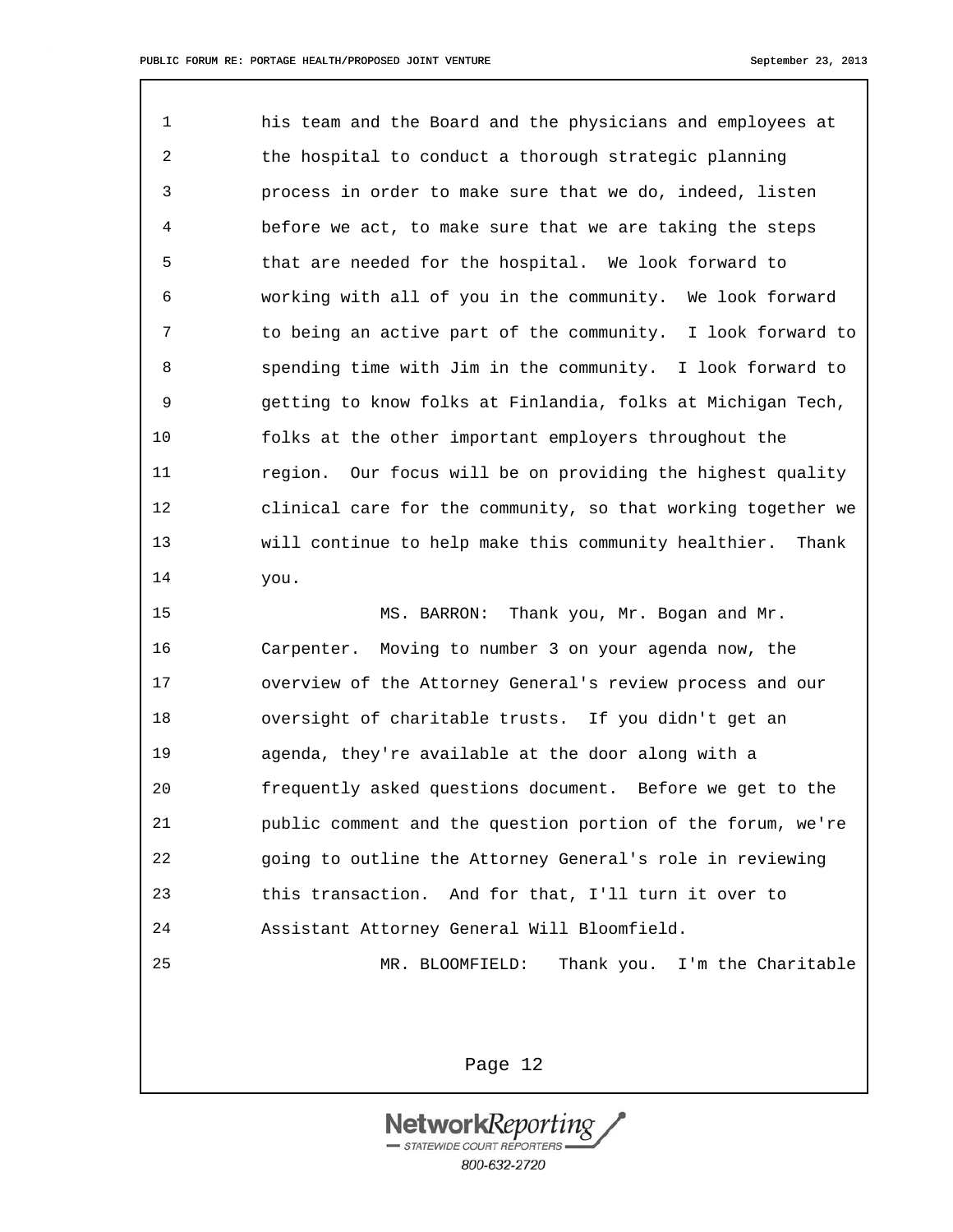1 Trust Section attorney for Attorney General Bill Schuette. 2 Under Michigan law, the Attorney General protects the 3 interests of indefinite and uncertain beneficiaries of 4 charity; that is the public. Any asset held for a 5 charitable purpose, such as a hospital, is a charitable 6 asset. The Attorney General oversees and protects 7 charitable assets in a number of ways; registering 8 charitable trusts, registering charitable solicitations and 9 reviewing dissolutions, mergers and charitable asset sales. 10 Some basic rules governing charitable assets are that assets 11 held by a charity must be used for charitable purposes. 12 Charitable property may be sold for fair market value, but 13 it may not be diverted for private benefit. Gifts donated 14 with a specific or restricted purpose must be used 15 consistent with that purpose. Trustees, directors, officers 16 and others who exercise control over charitable assets owe 17 their organizations and beneficiaries high standards of 18 loyalty and care. These are fiduciary duties. Charitable 19 trustees break these rules when they ignore donor intent, 20 divert assets for private benefit or sell assets below fair 21 market value. Michigan law authorizes the Attorney General 22 to redress the wrongs of charitable trustees by 23 investigating wrongs and representing charitable interests 24 in court. Recognizing the Attorney General's authority, 25 Portage and Lifepoint have conditioned the sale on receipt

Page 13

**NetworkReport**  $S\rightarrow$  STATEWIDE COURT REPORTERS 800-632-2720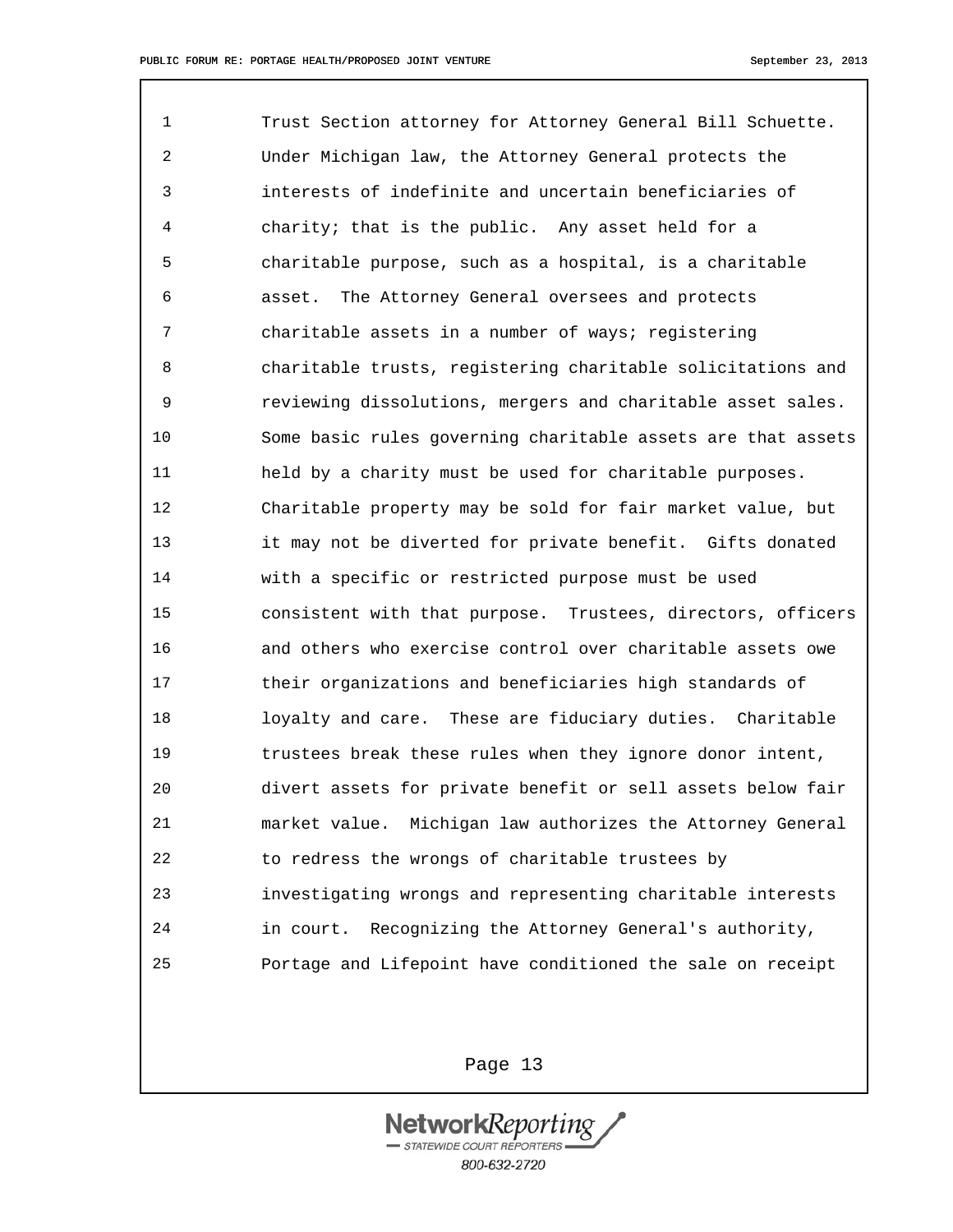1 of the Attorney General's approval.

2 What is the Attorney General's review process? The 3 Attorney General will only approve the sale following a 4 thorough and independent review, and our team has been 5 reviewing this transaction since about March, when the 6 letter of intent was signed. In sum, the Attorney General's 7 review considers the overall fairness of the transaction for 8 the public. This includes insuring that the bidding process 9 was fair, insuring that Portage Health receives at least 10 fair market value for its charitable assets, insuring that 11 charitable assets, in fact, remain charitable. That 12 charitable care and core hospital services continue and that 13 adequate enforcement exists to hold Lifepoint, the buyer, to 14 its promises.

15 MS. BARRON: Thank you, Will. Now, the Attorney 16 General has assembled a team of attorneys and other 17 professional staff that is reviewing these matters. Members 18 of the team are here today, and most of the members of the 19 team were part of the team that reviewed the sale of the 20 Detroit Medical Center three years ago and last year's sale 21 of Marquette General to Duke Lifepoint. I'd like to just 22 real briefly introduce those members of the team that are 23 here today. I'm a member of the team; my name is Katharyn 24 Barron. I'm the Consumer Protection Division Chief. Will 25 Bloomfield, who you had the pleasure of listening to; Joe

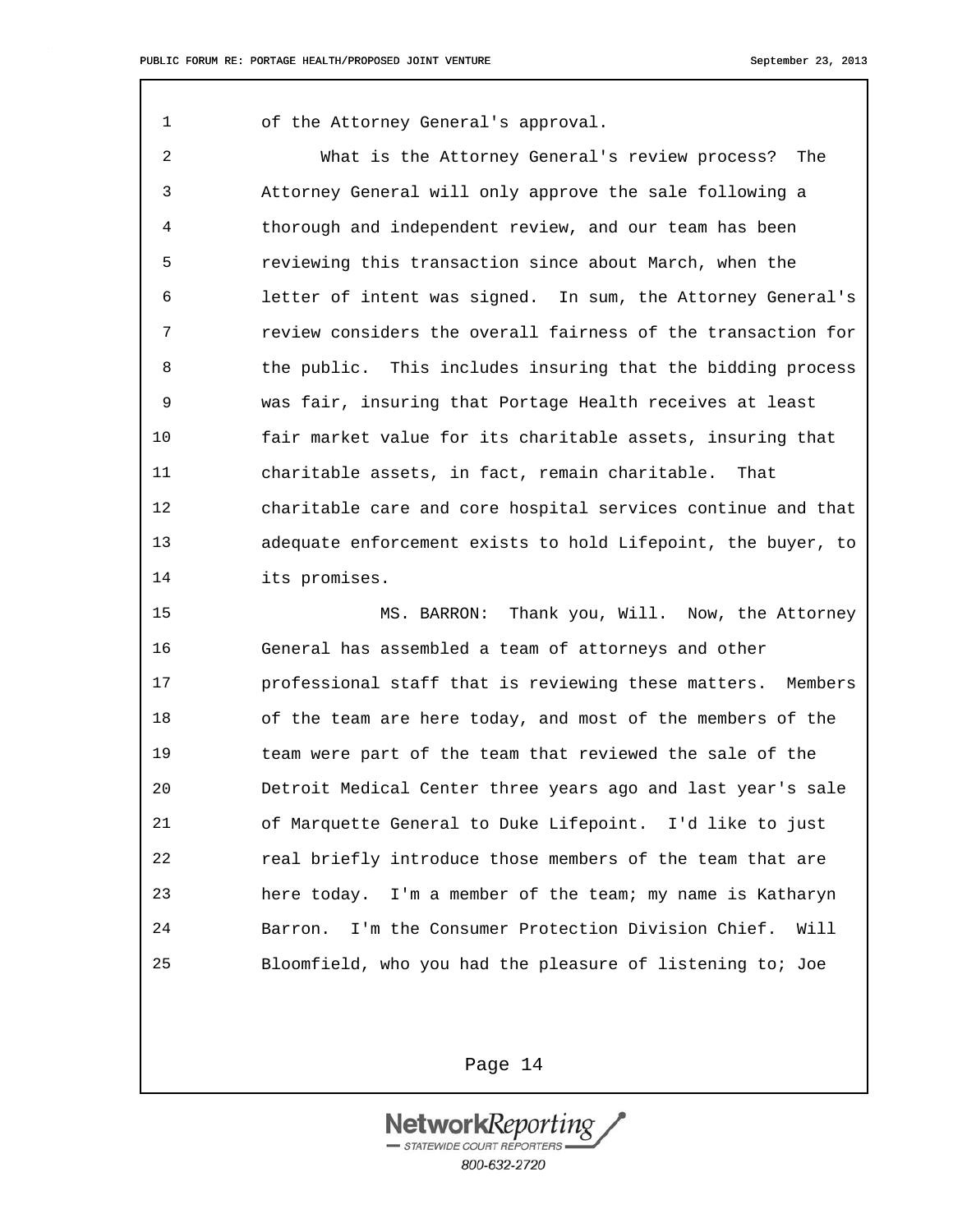1 Kylman is our Charitable Trust auditor, and also with us 2 today is Joy Yearout, our Director of Communications. The 3 current review team also includes a former R.N., our Chief 4 Deputy, Carol Isaacs, a former physician, and other 5 experienced attorneys in this area. Now, as part of the 6 current review, the Attorney General has already requested 7 and received many underlying transaction documents. Earlier 8 today the review team also interviewed Portage Board 9 members, executives and others related to the transactions 10 to get their views on the proposed sale. The interviews 11 also help us to insure that Portage's Board and executives 12 fulfill their duties of loyalty and care. This public forum 13 is an important part of our review process. It's important 14 for us to know what the public thinks of the sale and to, 15 frankly, properly inform the public regarding the sale.

16 Now, in addition to our internal Attorney General 17 review staff, we also have contracted with valuation expert 18 Cain Brothers to do their own review. Cain Brothers is 19 currently performing an independent valuation of Portage's 20 assets and liabilities that are subject to the sale. Cain 21 is also examining the bidding process to ensure that the 22 market process was fair. Now, Lifepoint, not the taxpayers, 23 is the entity paying for the review. Now, a question you 24 may have is will the results of the Attorney General's 25 review be available to the public? Absolutely. Because our

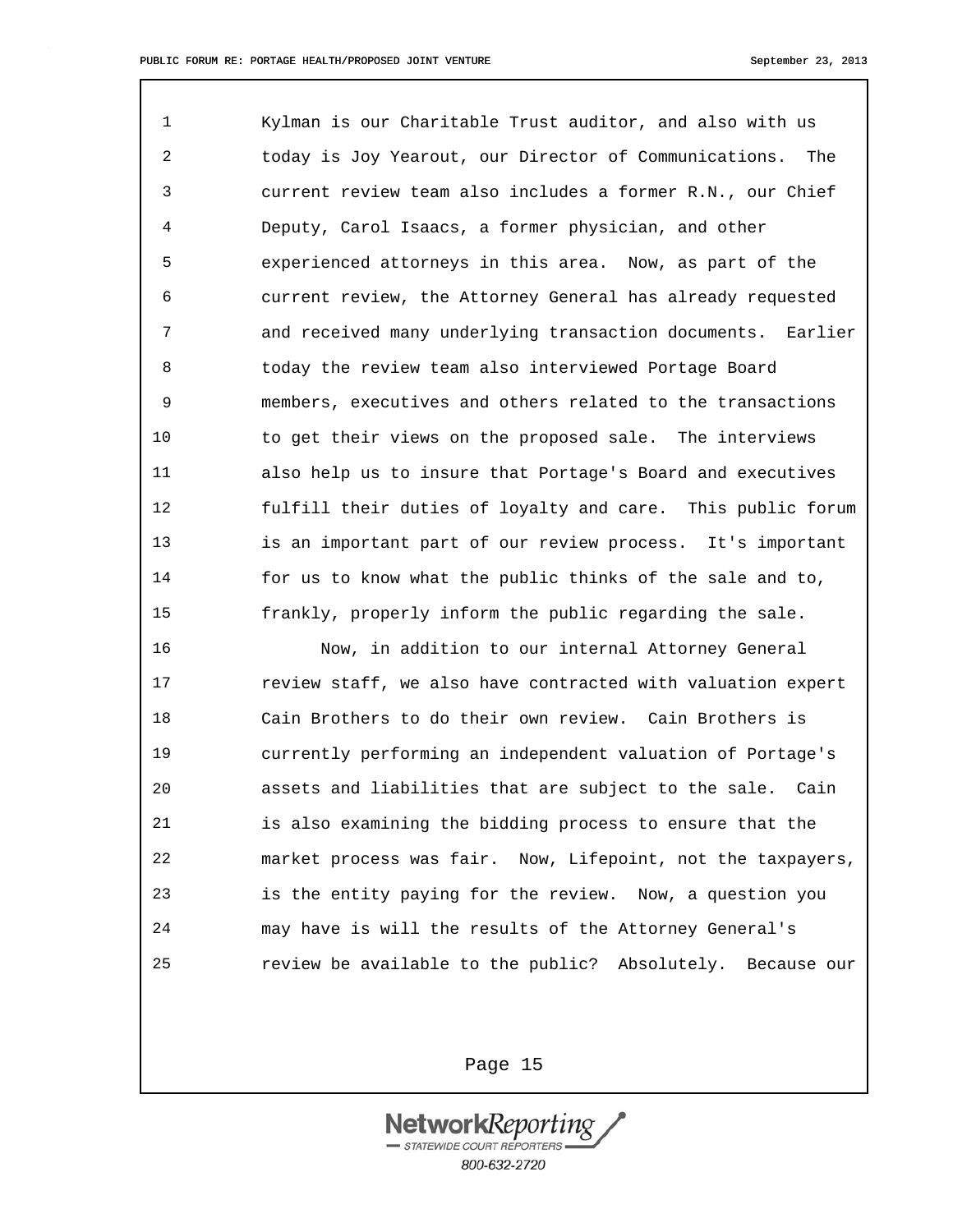1 review is conducted on behalf of the public, the Attorney 2 General is committed to transparency, public disclosure and 3 public input. The Attorney General has already posted many 4 underlying documents regarding the proposed sale. That's at 5 www.michigan.gov/Portage. So it's www.michigan.gov/Portage 6 and you'll find many of the underlying documents. And as 7 more documents become available, including the transcript 8 from today's public forum, our expert's report and 9 eventually our final report, they will also be posted to the 10 website. Now, in addition to comments at today's public 11 forum, the public remains welcome to contact us through the 12 end of September, through September 30th by mail. You can 13 do it the old-fashioned way, putting a stamp on it, or you 14 can e-mail us at agportage@michigan.gov. That's 15 agportage@michigan.gov.

16 Lastly, I want to emphasize that the Attorney General's 17 office is conducting an independent review. We're going to 18 objectively consider all of the findings of review, 19 including input from you here tonight and through the course 20 of communicating with us through our e-mail address. And 21 we're going to reach appropriate conclusions based on those 22 findings.

23 Now, as the moderator, I want to just briefly explain 24 the process this evening that we're going to follow for the 25 comments. Now, they're going to be made in the order

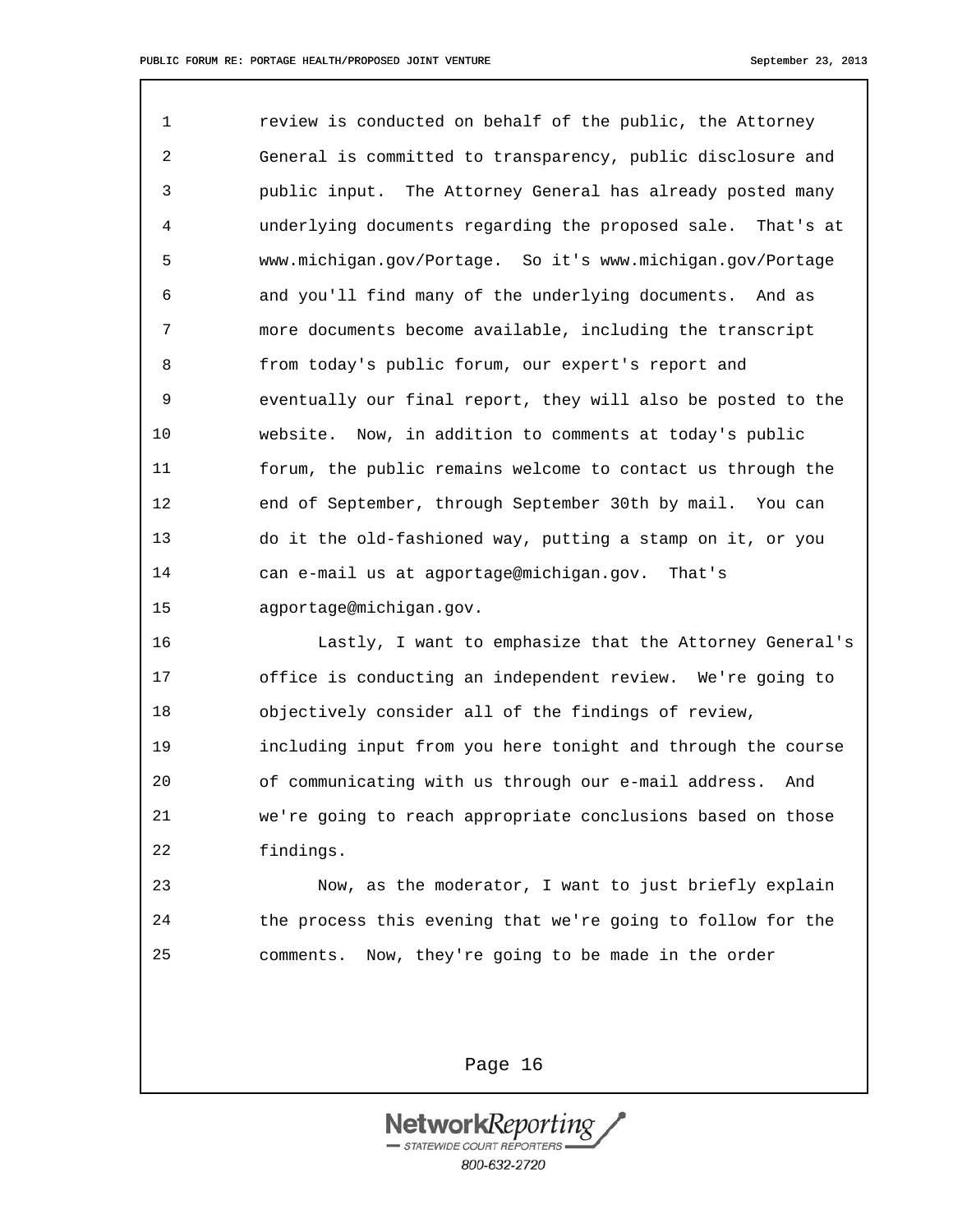19

1 consistent with the number that you received on the red 2 little card here (indicating). So if you wanted to make a 3 comment, you filled out a comment or question card, you 4 handed it in and you got one of these. It's not too late if 5 you decide through the course of this you still want to make 6 a comment or ask a question. To keep the forum moving, 7 let's, you know, have one person making the comments or the 8 questions and have the next person ready to -- ready to step 9 up. Each individual is going to have three minutes that 10 we're going to track by the digital timer located in the 11 front of the room. And, again, as I mentioned, a transcript 12 of the forum is going to be posted on the Attorney General's 13 website. Now, to help those who are going to be reading the 14 transcript and not actually here, before you make your 15 comment, please very clearly state your name. If you are 16 affiliated with Portage or Lifepoint, please also briefly 17 state the nature of the affiliation. All right. Having 18 said that, let's have person number one please step forward.

20 My name is Steve Zutter. I've been a Copper Country 21 resident for the last 29 years. Roughly 29 years, about a 22 month or two shy. I've been a Board member at Portage for 23 the past seven years and I've been Board chair the past 24 three years. Our Board unanimously and fully supports a 25 joint venture with Lifepoint. Having a strong partner

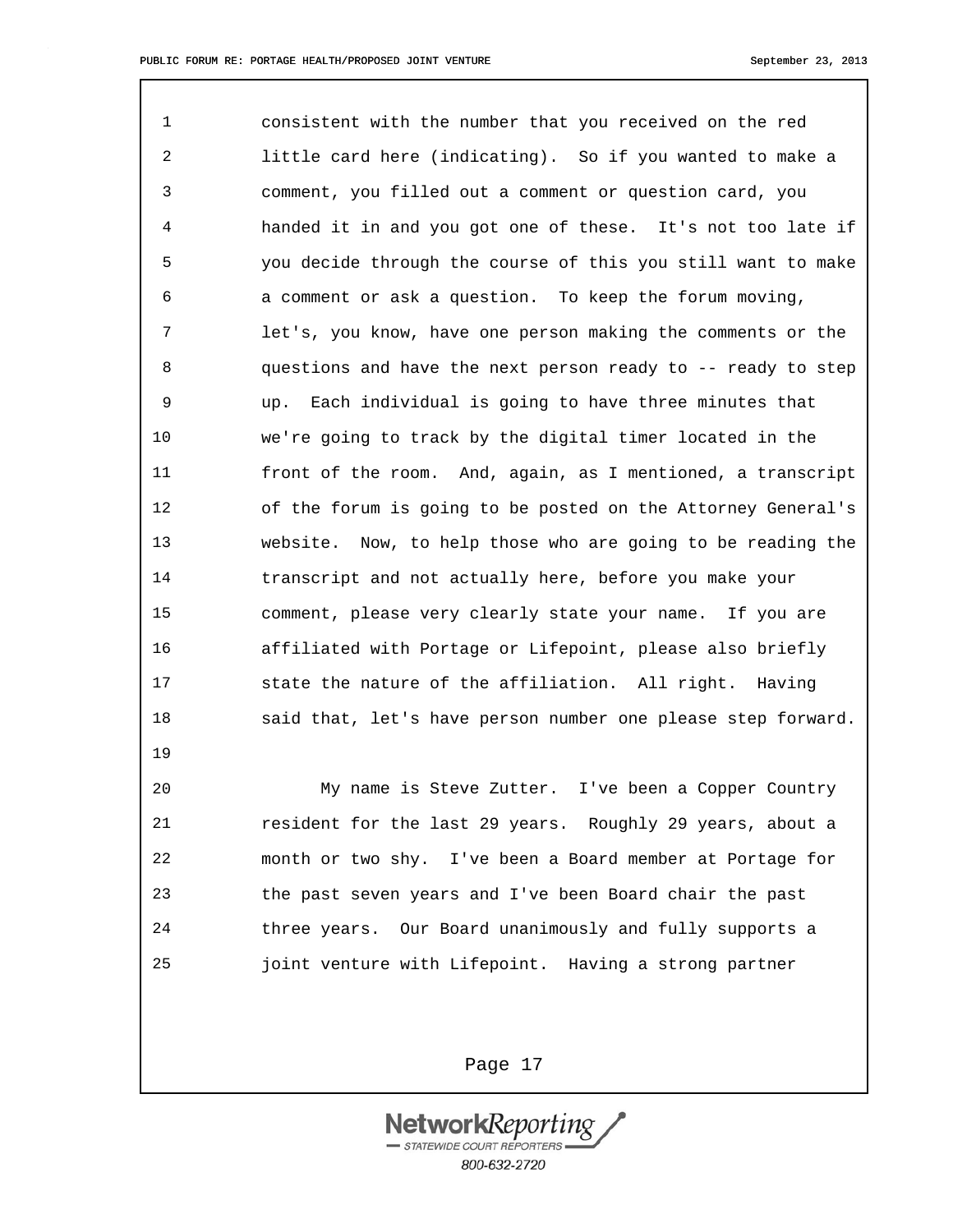1 assures our hospital to grow and thrive over the long term. 2 Independent community hospitals and Portage Health, you 3 know, specifically face severe challenges with regard to 4 healthcare reform, and we talked about them earlier. 5 Physician recruiting, lower reimbursements, limits on access 6 to capital, ACO's to name a few. The Board and management 7 undertook a proactive, thorough, careful and deliberative 8 process to decide how Portage could best position itself to 9 confront any of these challenges. As a Board, we considered 10 a broad range of options. We were staying independent, 11 looking at a joint venture with a for profit or non-profit, 12 even an outright sale, but the Board's advisor contacted, as 13 we mentioned earlier, over 30 potential partners, both for 14 profit and non-profit, and they conducted a very 15 professional and objective marketing process. Lifepoint has 16 made significant investments of resources in the U.P., and 17 they have a proven track record in serving rural 18 communities. The unique joint venture structure assures 19 that our community, you know, will have equal governance 20 over the direction of our hospital for now and well into the 21 future. We chose Lifepoint Hospitals not just for these 22 benefits, but also because we believe it was the best fit 23 for our hospital, physicians, medical staff and community. 24 Lifepoint Hospitals surpassed our -- I guess our selection 25 criteria, which included commitments to grow and expand the

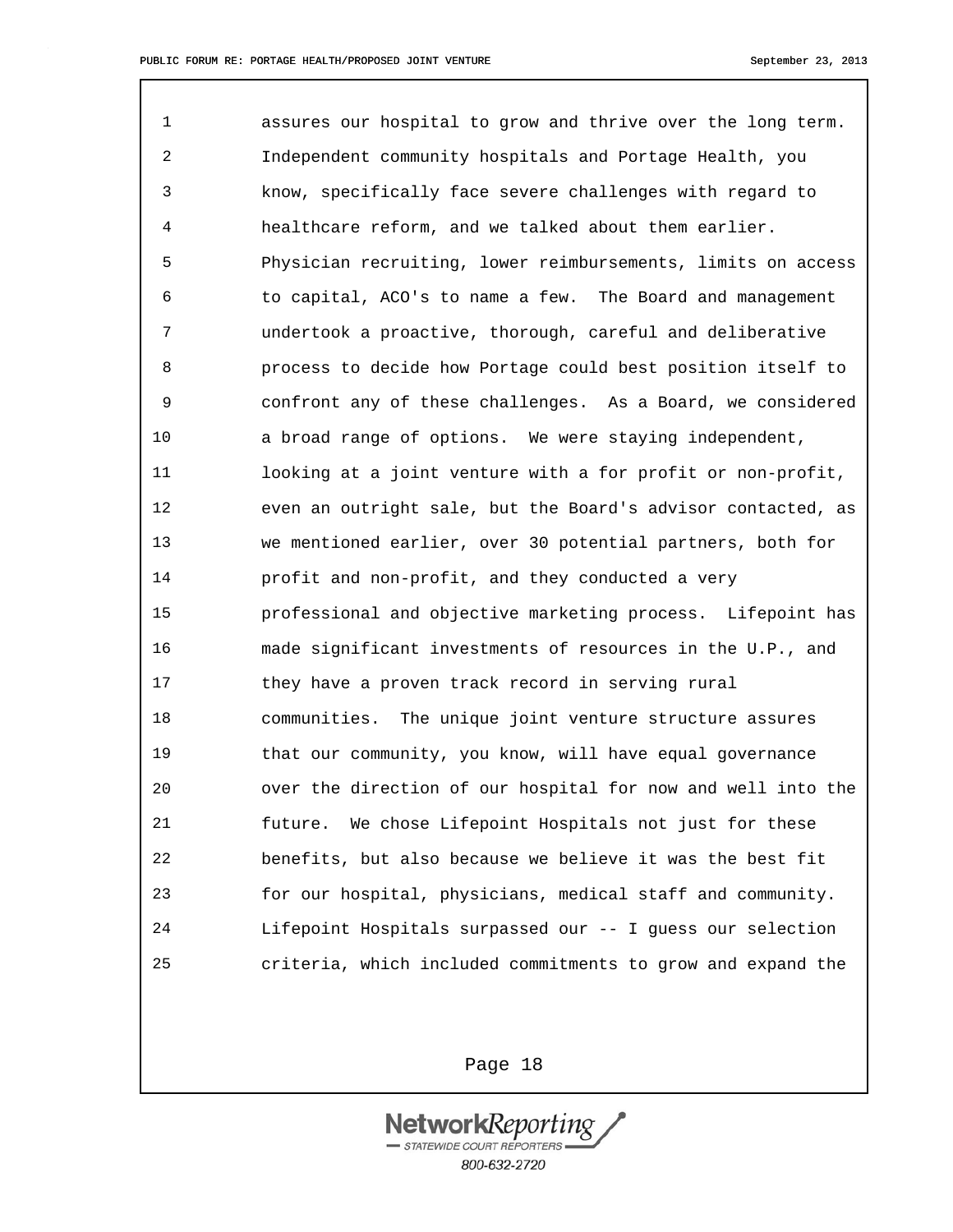8

1 services the hospital provides, enhance the quality of care 2 provided, invest in our hospital, its infrastructure and 3 services, uphold our commitment to charity care and 4 contribute to our community through a substantial 5 contribution to the Portage Health Foundation, which will 6 benefit the community for literally generations to come. 7 Thank you.

9 Good evening. I am Dennis Harbour, Superintendent of 10 the Copper Country Intermediate School District. I have 11 been a resident here for a long time, too, many years, and 12 worked for area schools for nearly 40 years. So we've had a 13 wonderful relationship with Portage Health. We represent 13 14 school districts in a three county area, including Baraga, 15 Keweenaw and Houghton Counties, some 7,000 students, 750 16 employees and -- including teachers, support personnel, 17 ancillary staff. Collectively we know one thing: 18 Healthcare and quality healthcare and professionals in this 19 area is something that's extremely important to the 20 community at large and, of course, the education community 21 that I represent. Portage Health, its administration and 22 its Board, we believe, is very well-respected in this 23 community. I don't think anyone will stand here and tell 24 you that we fully understand the details of this 25 transaction, but I can tell you this, that the individuals

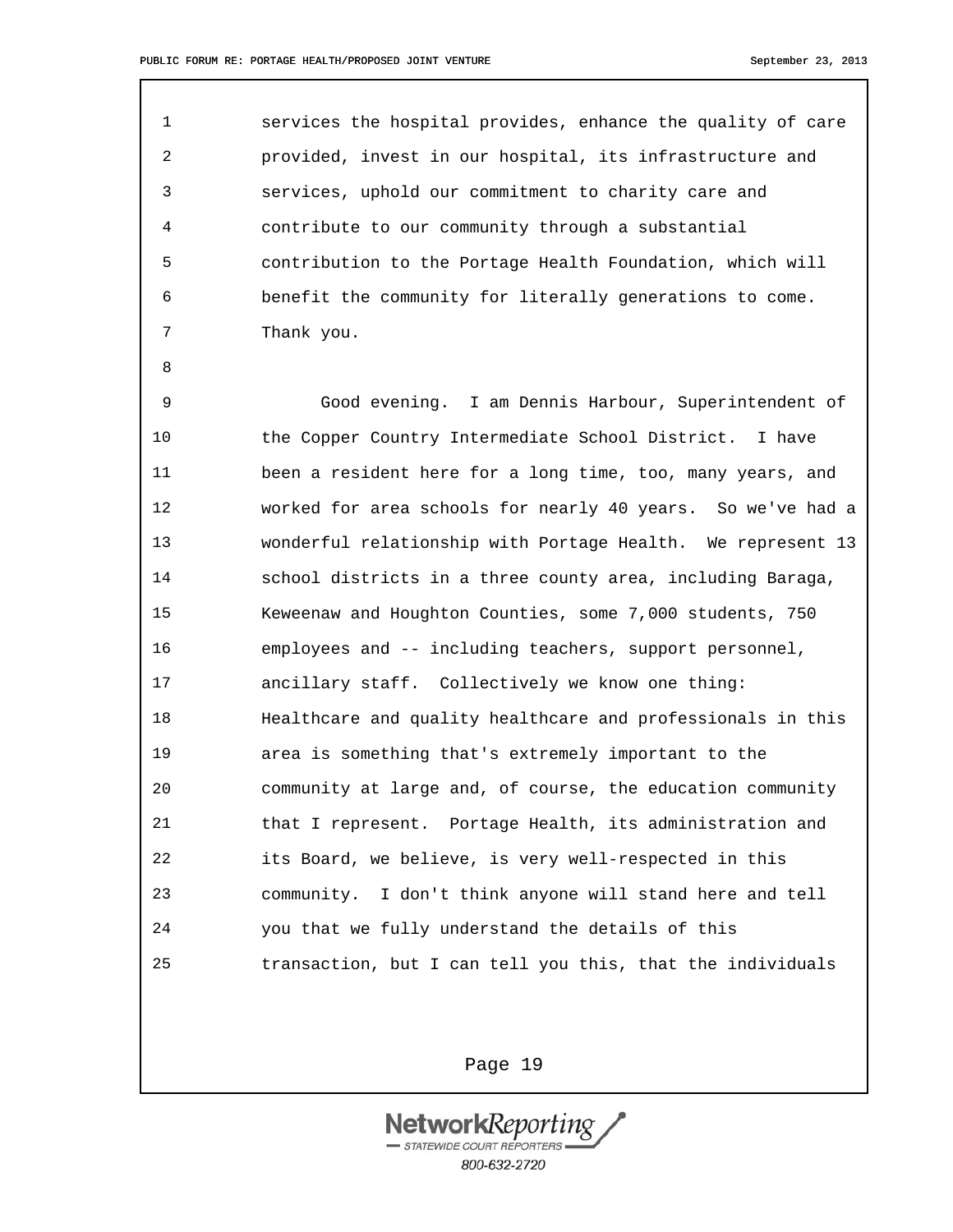1 from this community that we know very well are well-2 respected, and we believe have made the right decision to 3 partner with Lifepoint. The Copper Country Intermediate 4 School District has long been a partner with Portage Health 5 in the way of working together to provide services to the 6 education community, meaning our students. They have a 7 presence at the majority of our athletic events. We partner 8 with Portage Health to retain occupational therapists, 9 speech therapists, physical therapists and, most recently, 10 hearing impaired consultant services. So we have had, as I 11 mentioned, a wonderful relationship with them, and they have 12 clearly helped area schools to provide service professionals 13 that we are unable to secure because of our geographics and 14 because of the small area. They have been able to help us. 15 We, in the school community, appreciate the fact that 16 Portage Health took the initiative to prepare for the future 17 and proactively found a strong partner in Lifepoint. We 18 believe a strong hospital with a larger professional staff 19 will help attract business and residents in our community, 20 which will strengthen, obviously, our economic base. We 21 also believe that a strong and vibrant hospital will go a 22 long way to secure and retain quality health professionals, 23 which obviously our students, our faculty and community at 24 large clearly needs. I applaud Portage Health, Jim Bogan 25 and the Board members he serves with, as well as Lifepoint,

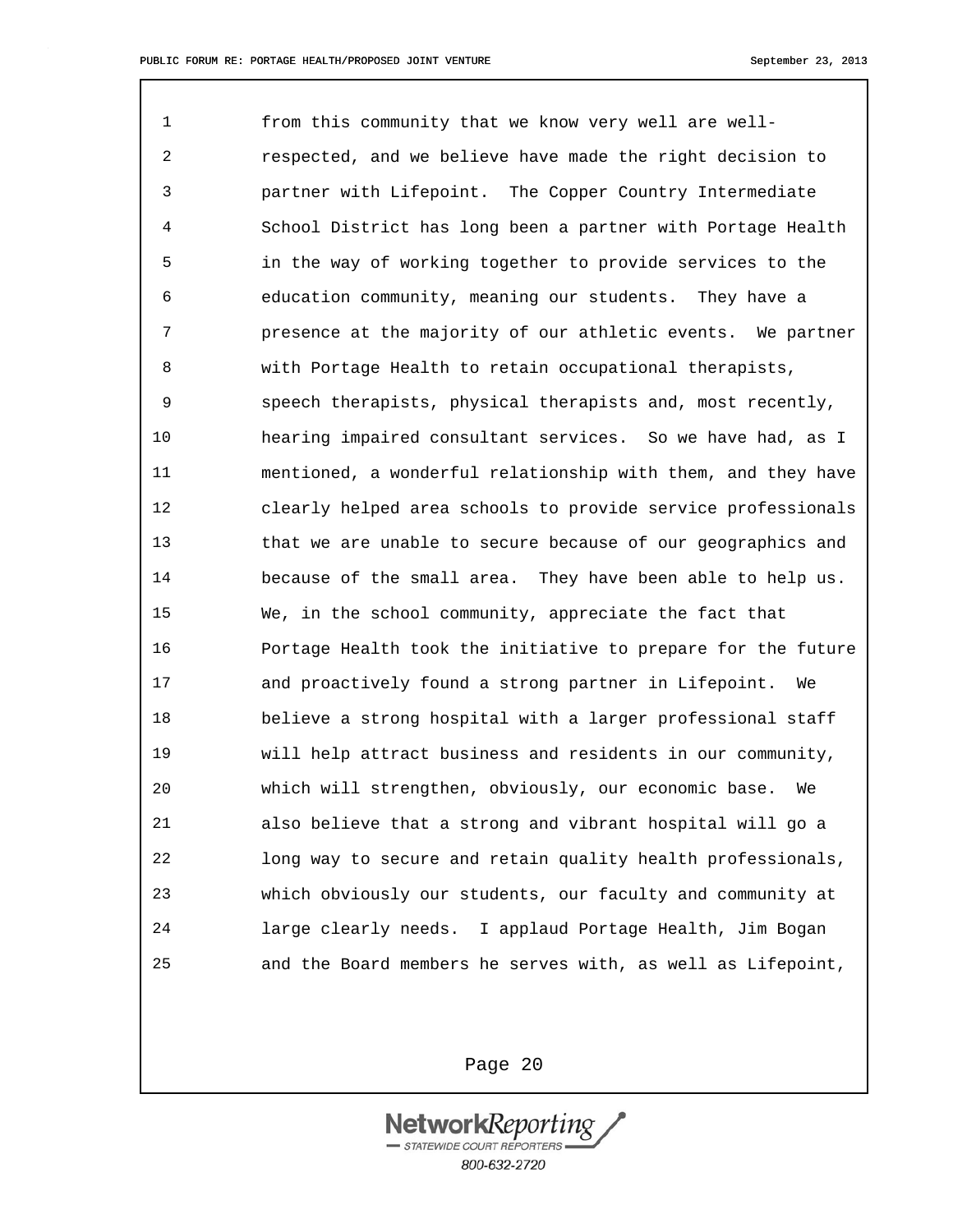6

1 for engaging in something that as a long-time community 2 resident I believe is extremely important, and I know I 3 speak, as I said, for the many schools and employees that we 4 represent. Thank you for your time and thanks for being 5 here.

7 Good afternoon. Glenn Simila, GS Engineering. I 8 worked at Michigan Tech for 19 years and spun off and 9 started my own business 11 years ago. We've grown from 10 three people up to 60 employees right now. And we need 11 healthcare for our employees, both as young -- young 12 professionals, they are growing their families, and also for 13 older folks like myself. Three things about Portage, on one 14 of our daughter's birth, there was an abnormality. Portage 15 found it beforehand, before the birth. Upon giving birth, 16 the baby was transferred to Minneapolis the next day for 17 surgery. The execution of that was excellent, and when we 18 arrived at the other hospital, everything was waiting. I 19 see the Lifepoint transition as allowing more opportunities 20 for specialties and for clearcut transfers on where to go 21 when things happen. The second thing, we had a -- one of my 22 sons in college was in an auto accident, a severe auto 23 accident. They treated him at Portage, stabilized him and 24 shipped him to Marquette. He was there for three weeks, 25 came out of the coma after nine days, but recovered. And

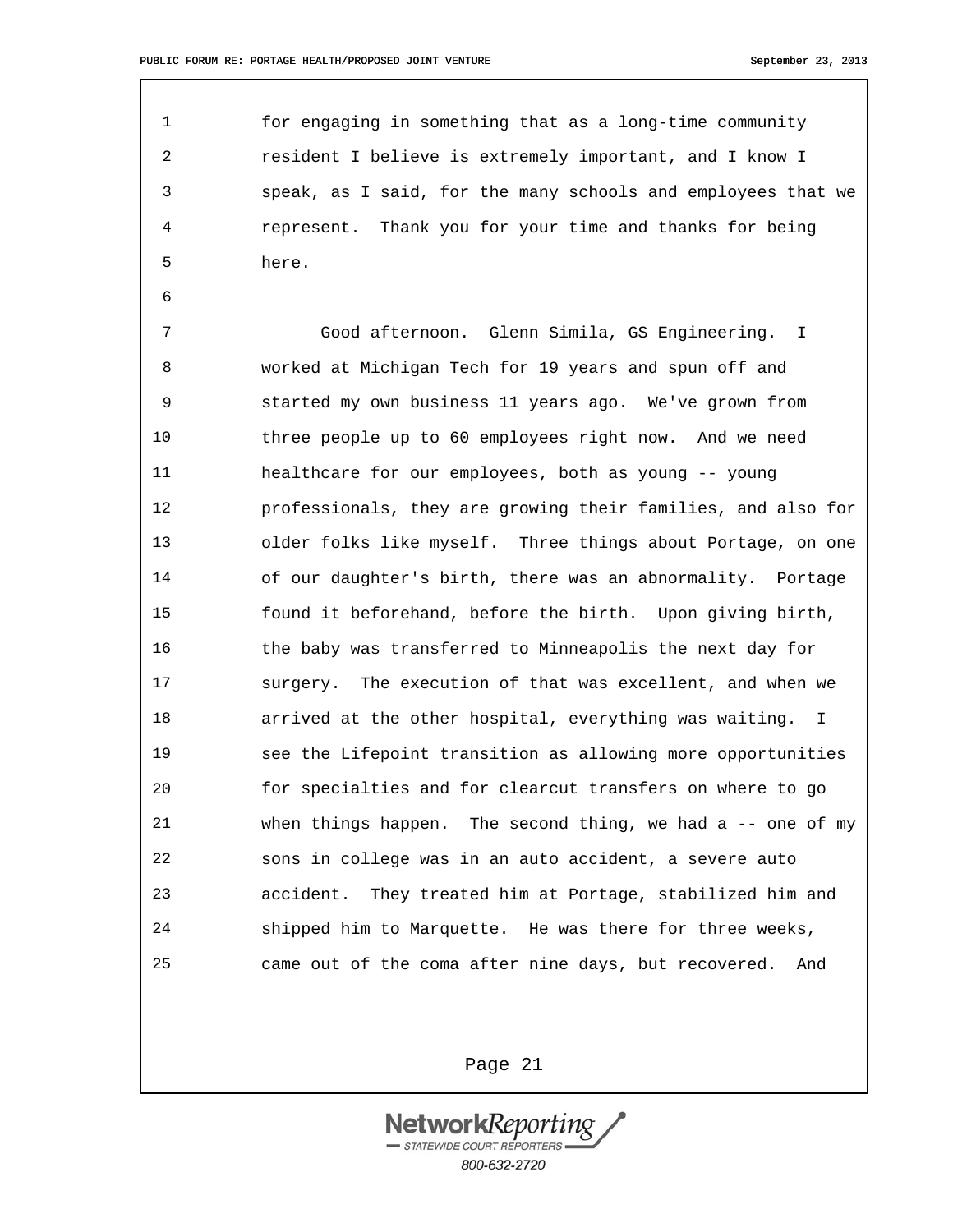Page 22 1 that is the type of cooperation that I like to see as a user 2 of healthcare. The third thing is our local high schools, 3 they have a health career center, and my other daughter, 4 Molly, took that as a junior last year, so every Monday and 5 Wednesday she went to Portage into the surgery room, 6 scrubbed up, gowned up, went in and observed over 50 7 surgeries over the past year. And the commitment for that 8 for a youngster in high school to be involved in health 9 careers like that, she can't go wait to go to school to be 10 involved in surgeries in her future. So I see this merger 11 here as continuing what Portage has done, which is expanding 12 the network. So my only question for Bill is what type --13 is what is Lifepoint's philosophy for providing scholarships 14 for local individuals interested in healthcare so that they 15 can further their education and then return back here to 16 help serve here, Marquette, but in the local area in the 17 medical profession. 18 MS. BARRON: And let's do this, let's hold that 19 question and you'll have a chance for making some wrap-up 20 comments to answer that and any others that come up. 21 MR. CARPENTER: Thank you. I've made a note, and 22 I will do so. Thank you. 23 MS. BARRON: Thank you, Mr. Simila. Appreciate 24 it. 25

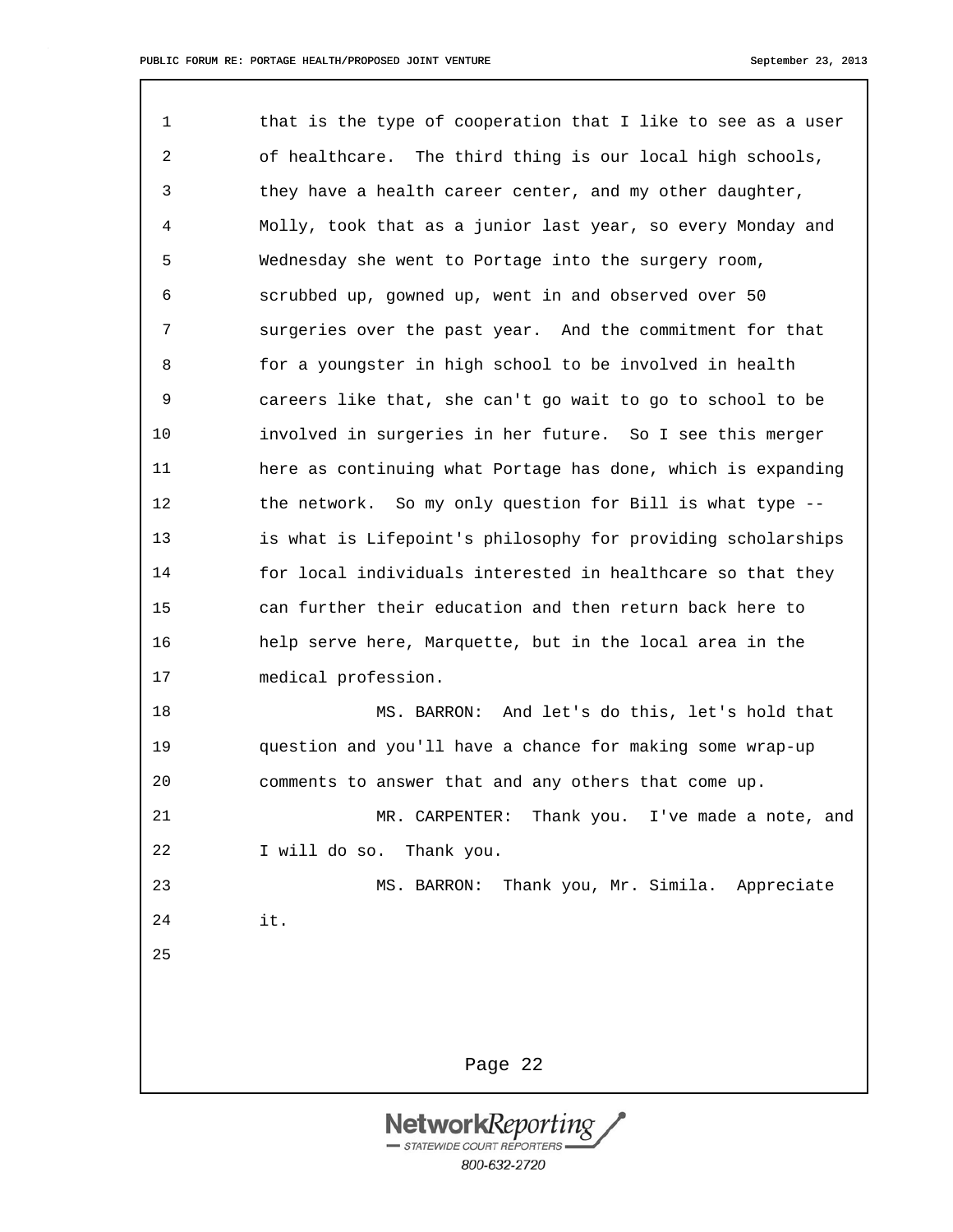1 I'm Glenn Anderson, Hancock City Manager. And I'm here 2 today to speak in favor of this historic, exciting and 3 unique joint venture being proposed by Portage Health and 4 Lifepoint Hospitals. The City of Hancock has been the proud 5 home to Portage Health or its predecessors for over 117 6 years, so we take healthcare seriously, not only on behalf 7 of our citizens, but on behalf of the 800 plus or minus jobs 8 that are at Portage Health today. An example of Hancock's 9 commitment to Portage Health was the City's decision to 10 invest nearly 3 million dollars for roads and infrastructure 11 to relocate the hospital to its current location on Campus 12 Drive in the late 1990s. We recognize the fast-paced change 13 in healthcare that continues across America, fueling 14 mergers, partnerships, strategic alliances, takeovers and 15 joint ventures. We believe this new joint venture will be 16 good for the healthcare consumer, offering quality choices 17 for our community and area, now and into the future. The 18 new joint venture will continue to support growing the 19 Keweenaw Peninsula as a Western Upper Peninsula regional 20 healthcare destination, further returning the migration 21 healthcare dollars and services back to our area. The joint 22 venture will pay a significant dividend to the community in 23 the form of the unprecedented foundation capitalization, 24 give or take a little bit. The commitment to spend 60 25 million dollars in capital over ten years and paying real

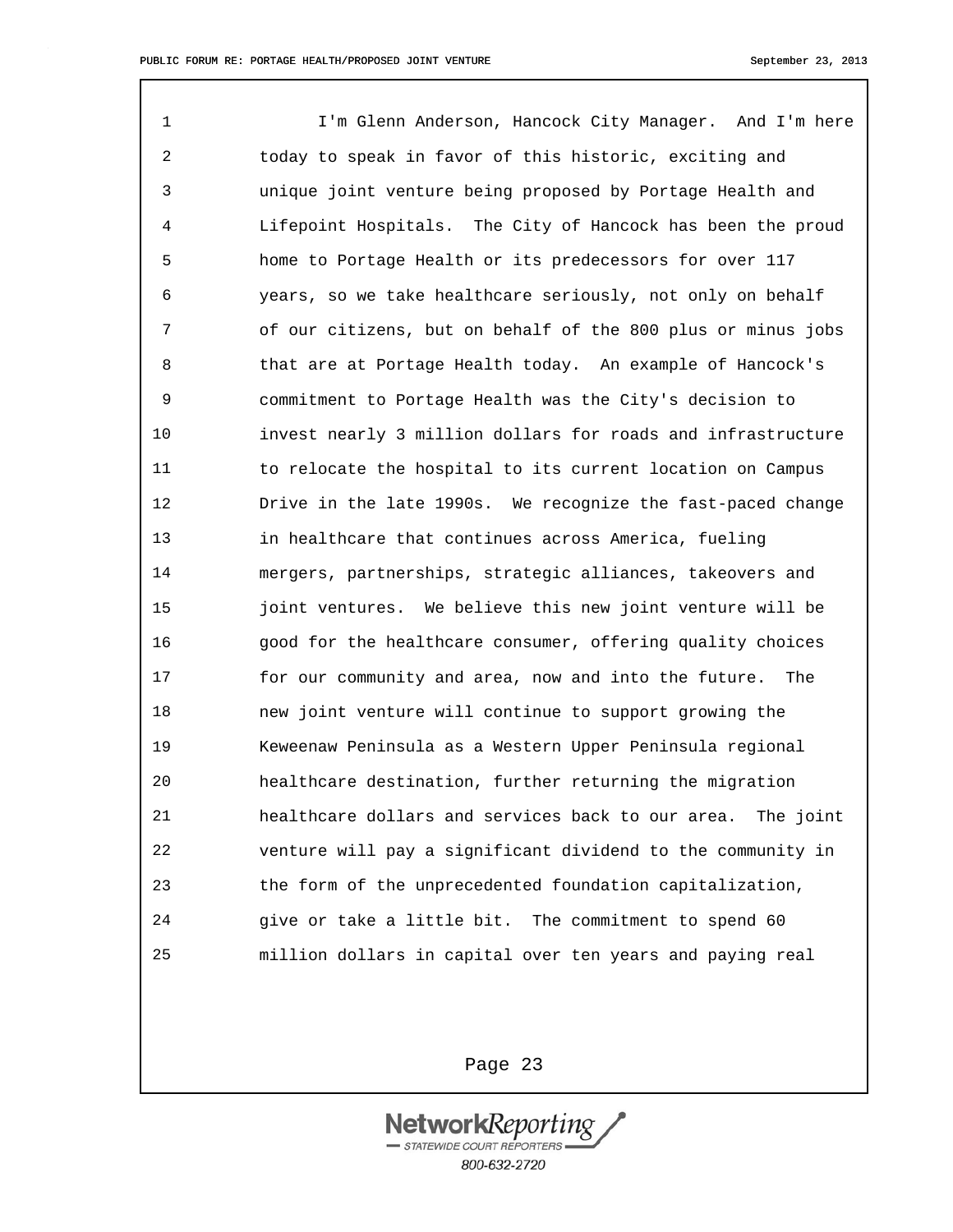25

1 and personal property taxes to the City, the County, the 2 Hancock schools, the Intermediate School District, the 3 Medical Care Facility, our fire department, the county 4 veterans and, of course, the big winner would be the State 5 education zone and also our Smart Zone will also benefit 6 from the tax capture. The new Portage Health governance 7 structure is a new model, keeping the community with a 50/50 8 governance structure, even though it's an 80/20 venture. 9 Portage Health will continue to accept Medicare and Medicaid 10 patients and agrees to continue their emergency room 11 treatment without regard to ability to pay. Portage Health 12 will grow new medical specialty areas, including cardiology 13 and psychiatry. With the investment in the Foundation, new 14 capital investment, the transaction will provide an economic 15 stimulus for years to come to the community. The ten year 16 lock-up provision provides continuity of ownership to the 17 community and assures the new joint venture delivers on its 18 commitments. And, for these reasons and many others, I 19 support the historic joint venture and believe it is in the 20 best interest of the community, the consumer and the local 21 economy. How am I doing for time? I'm done. 22 MS. BARRON: Thank you, Mr. Anderson. We're at 23 number five now. 24

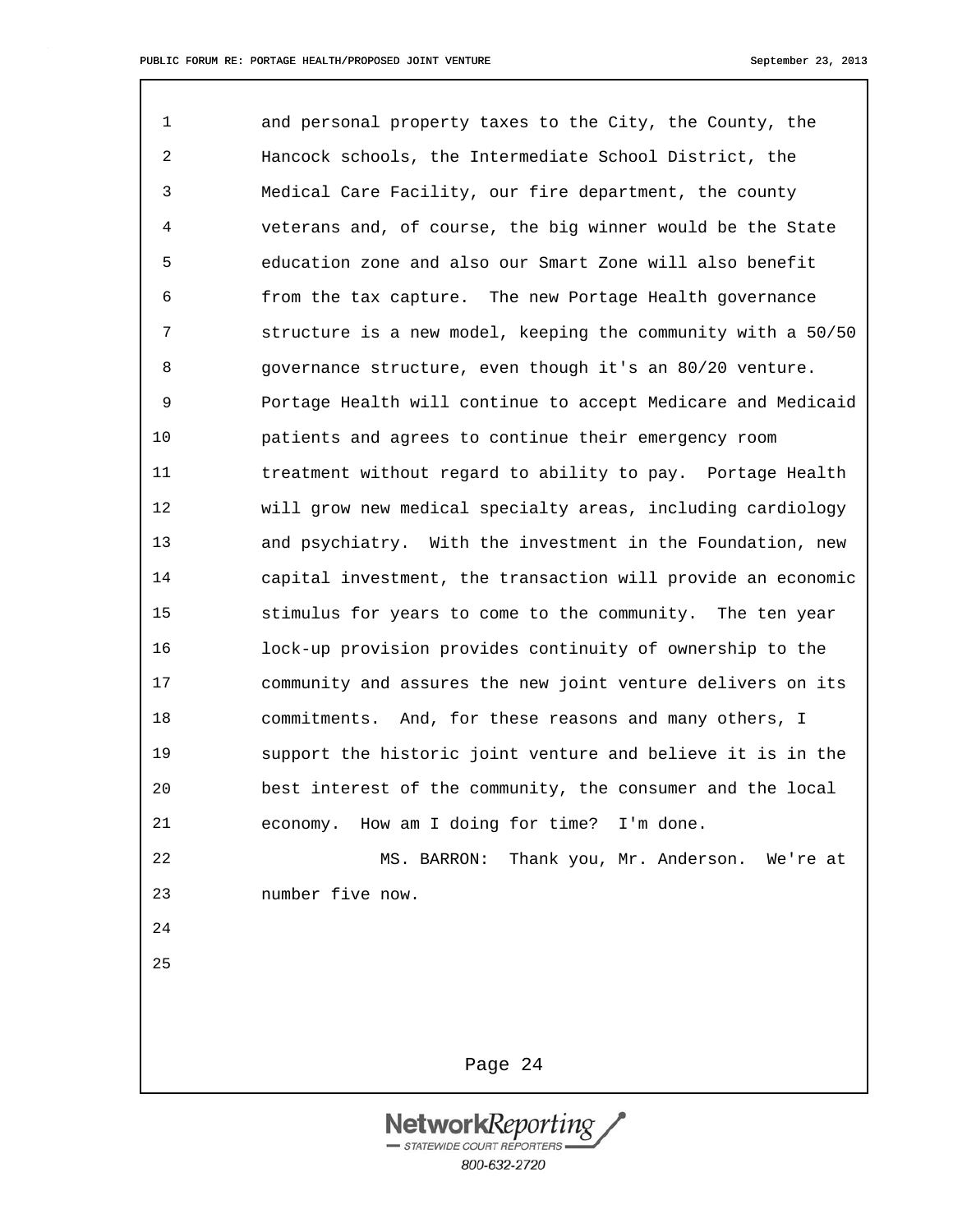1 My name is Marilyn Clark, and I've been asked to make 2 some comments on the entrepreneurial community. My role is 3 the CEO of the MTech Smart Zone. You're actually sitting on 4 our floor here. And my job is to create jobs in the 5 community. Michigan is one -- the only state in the last 6 ten years that lost population. In the State of Michigan, 7 Houghton County is one of only three counties that gained 8 population. Now, not by very much. We have 38,000 people, 9 but we did gain population. We don't have significant 10 employers here. The significant employer is Michigan Tech 11 and the hospital system, but what we do in my organization 12 is work with entrepreneurs and people who want to start 13 companies. We call it economic gardening. It's part of the 14 State of Michigan's process. So I'm a math major, and so 15 I'm working with some data. We have about 15 entrepreneurs 16 in the area, all stage 2 companies, which means that they 17 have been in business for awhile and they employ 10 or more 18 employees, less than 500 employees. And there are some 19 questions that were asked, and that is how concerned are you 20 about healthcare in the future? And I know this doesn't 21 directly apply to the hospital, but I am getting there. And 22 the concern was about six. All right? It ranged from three 23 in terms of variance to nine. Very -- very concerned. And 24 part of that is because a lot of people are waiting, they've 25 already done their benefits, et cetera, and they're going to

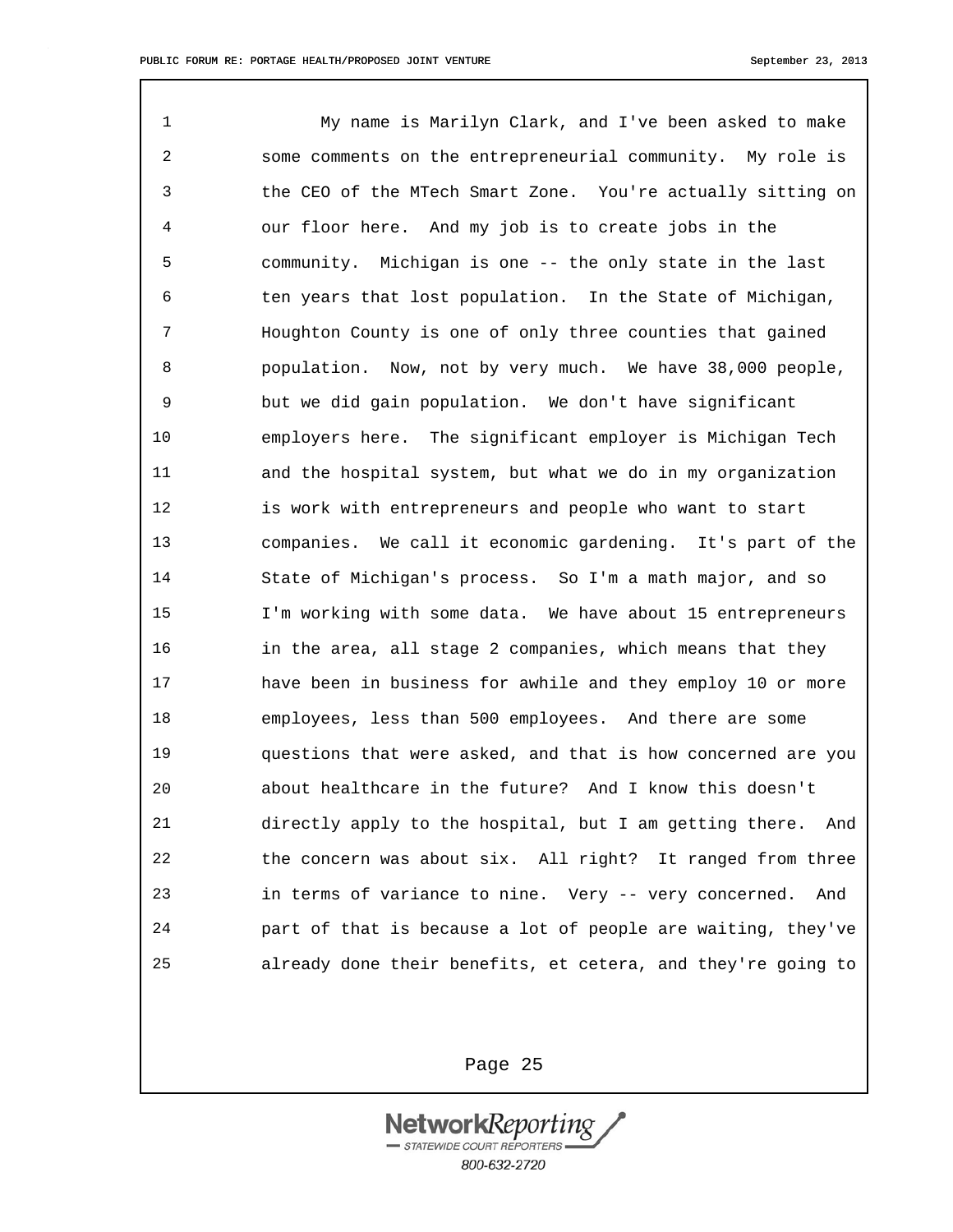1 wait until next year to be really concerned. Then they 2 asked how much do you know about the changes in healthcare 3 coming and, again, quite a bit of variance. But if you -- 4 they also asked what is happening to your healthcare costs, 5 and it ranged from we're paying 2 percent less on our 6 insurance this year to 66 percent more for a small company. 7 Okay? So this is -- this is really important for 8 entrepreneurs. Entrepreneurs here, it's hard to make a 9 living in the Copper Country. And most of our companies, 10 our geography works against us. So it's -- this is a very 11 important issue for the people who are providing healthcare 12 for the people who work for them. But cost was not the 13 biggest concern that was raised by these 15 people. What 14 was the biggest concern was the uncertainty. Okay? Now, 15 that happens in the stock market, too. Business people 16 don't like uncertainty. So it was the uncertainty of the 17 change, how close they were to 50 employees and what would 18 happen there. Employee retention and morale and then 19 productivity. So my point is that healthcare in this 20 community has a big impact on the economic driver here. 21 Houghton County has been successful in gaining traction, 22 whereas many in the State of Michigan haven't. Healthcare 23 is a big driver. We had a person in this -- I know I'm 24 running late. We had a person in this room today from FedEx 25 who was giving a lunch and learn. FedEx's bill increase for

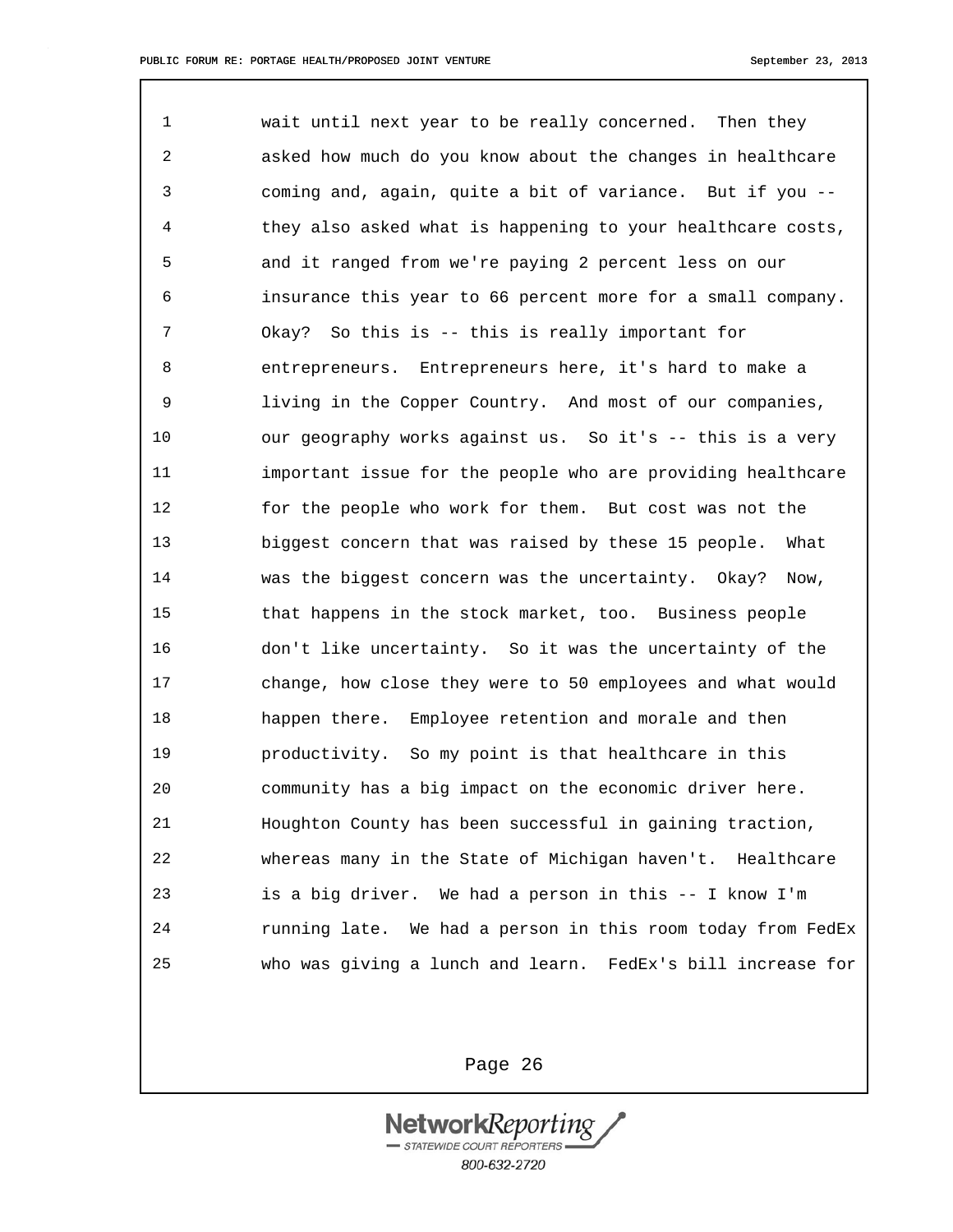11

1 healthcare for their company is going to be a billion 2 dollars. A billion dollars; they self fund. They are a 43 3 billion dollar company. That's 2 percent. So, from my 4 perspective, I think that from a business perspective the 5 healthcare system has a big job to come in the future, and, 6 hopefully, you will help with the challenge in that 7 perspective in terms of helping us with the uncertainty of 8 what's happening and also by continuing to provide patient 9 led care in a way that helps this community grow. So thank 10 you. Number six?

12 Barbara Rose. Good evening, and thank you for 13 entertaining the opinion of the Keweenaw Community 14 Foundation. We're anxious to address you and very anxious 15 to tell you our thoughts about the Lifepoint Portage Health 16 joint venture. In today's world there's only one 17 permanence, we feel, and that's change. The difference 18 between good change and bad change is that good change is 19 planned and addresses the future transitions with people who 20 are involved in getting from Point A to Point B, whereas 21 ineffective change that is dictated with no input causes 22 often resistance and sometimes even chaos. But in 23 addressing the future healthcare needs of the people in this 24 area, Portage Health has found that the needs will grow, 25 and, therefore, so must the types of healthcare services

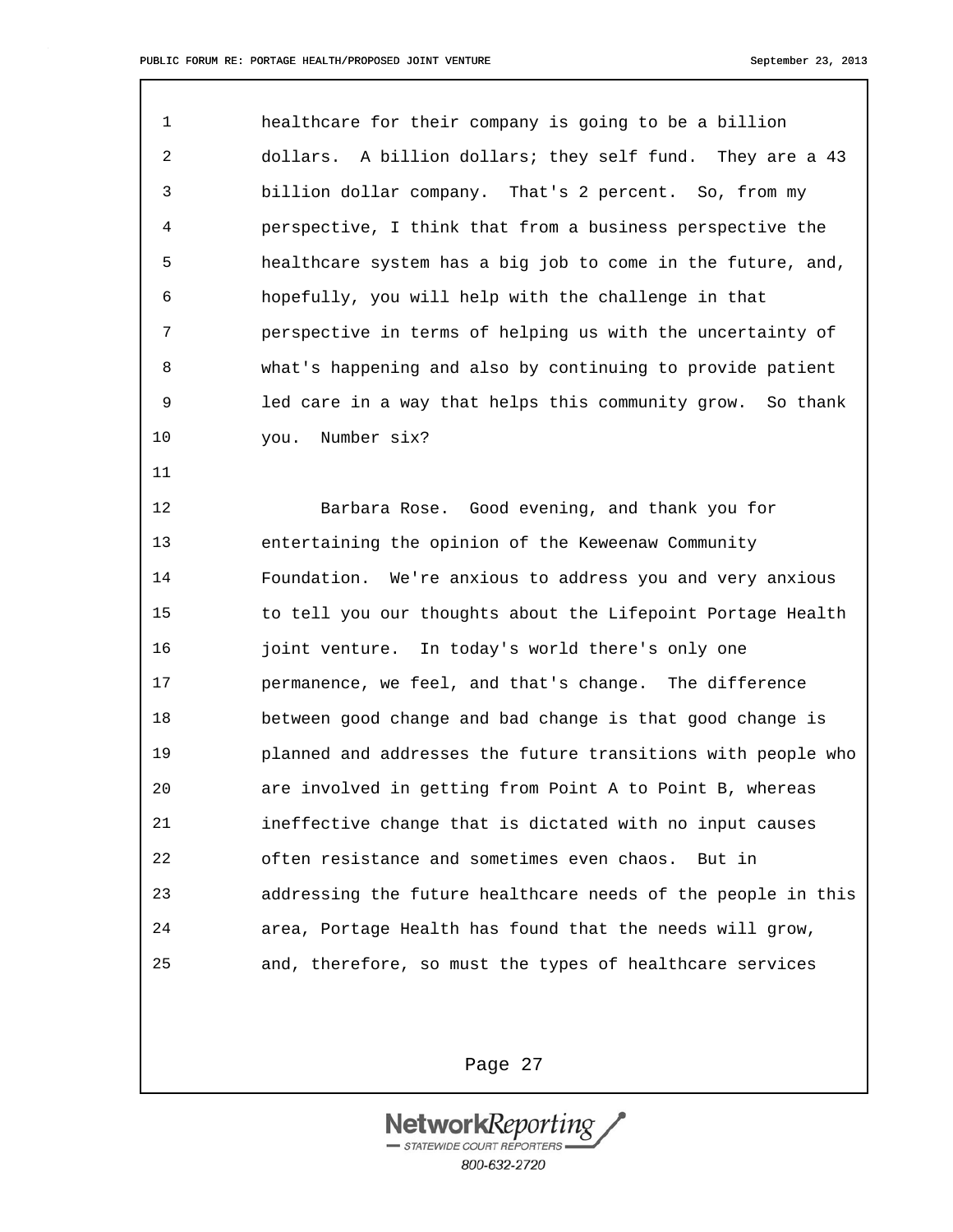1 necessary to meet those exact changes. In their planning 2 for that future, they found that the joint venture with 3 Lifepoint Hospitals will be a change that will be in the 4 interest of this entire area. And we agree that change is 5 continued excellence, on which Portage prides itself, while 6 expanding to include needed services, new experts and to 7 reach out to the future before it just happens to us. I 8 believe there will be teams across the system, the 9 healthcare system, that -- as well as the administrative 10 area to do this. Now, the mission of Lifepoint -- I did a 11 little research -- is to build healthier communities. Is 12 that right? The mission of Portage Health is to improve the 13 health of communities they serve. I think that's right. 14 And the mission of the Keweenaw Community Foundation is to 15 enhance life in the Keweenaw in the following areas, of 16 health, human services, education, youth, environment and 17 economic development. Portage Health holds two funds with 18 us, of our 60 plus endowments, and Jim Bogan was chair of 19 the Keweenaw Community Foundation for over ten years. 20 Together, all of these three entities create a culture of 21 health, I think. A culture that can involve both arts and 22 culture and environmental well-being, all of which are a 23 part of health. It is very true and very wonderful that 24 this venture will bring more tax dollars to the community, 25 to our cities, educational systems, extended health

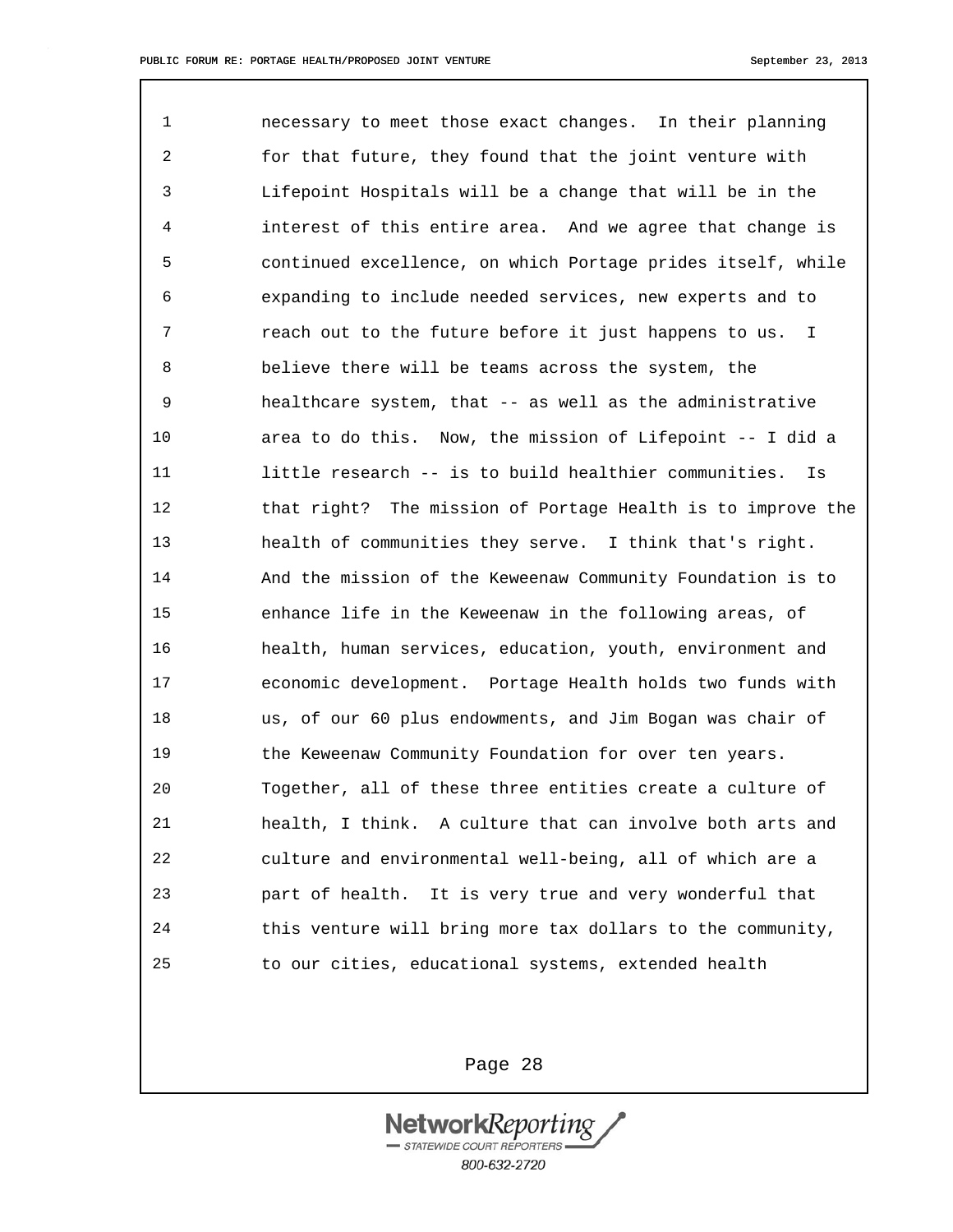1 technology and service, but I think it does much more. The 2 plan chain effort brings the people along with it, creating 3 a governing body that will include representatives of the 4 community who have their fingers on the pulse of the day to 5 day health issues of the area and can share in planning that 6 makes important decisions. Such decisions may help my 7 elderly friend, Bea, who live down the road being assisted 8 with the increased care and services that Lifepoint will 9 add. Instead of having to drive her husband several days a 10 month out of the state for his specific cancer care, through 11 both summer and winter -- and I don't know if you know 12 winter, but there's bad winter. He will be able to receive 13 it right here at Portage Health or at Duke Point -- Duke 14 Lifepoint in Marquette or both, and Bea is very happy about 15 that. Our childhood obesity in the area is in epic 16 proportions, and 25 percent of our children live in poverty. 17 Keweenaw Foundation's Youth Advisory Council found that the 18 students of the Keweenaw list their major concerns as 19 alcohol abuse, drug abuse and child abuse. These are all 20 serious issues that need to be addressed within our 21 community. There is needed human energy, dollars, expertise 22 and programs that can aid in this. By building an alliance 23 with the Community Foundation and their future programming 24 and other organizations and non-profits in the area, I 25 believe that Lifepoint Portage Health can assist in being

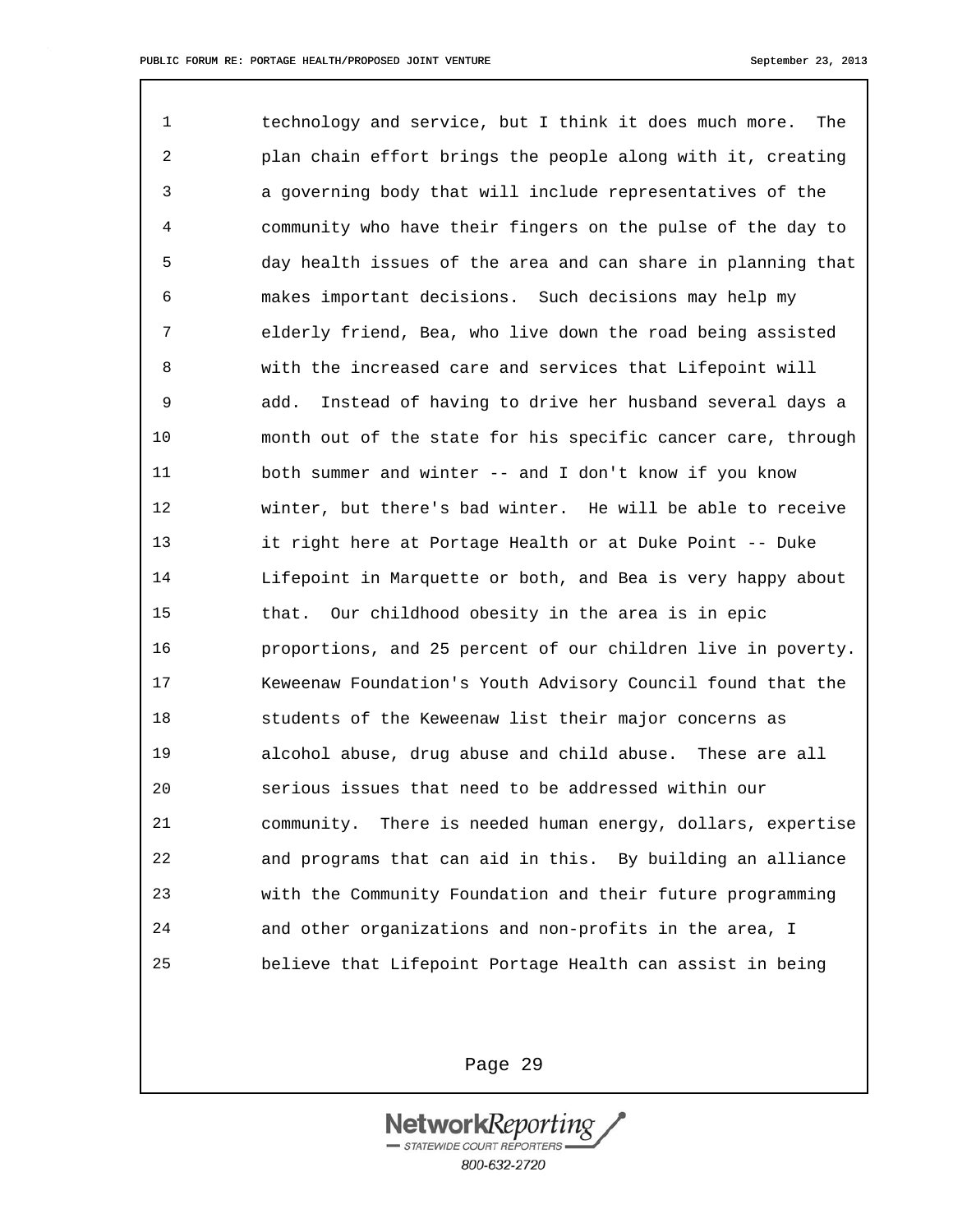18

1 the catalyst for this kind of healthcare change. Your track 2 record is great; I looked into it. You've provided flood 3 relief in Tennessee. I don't think we'll have a flood, but 4 you never know. It could be a snow flood. And the funding 5 was administered by their Community Foundation. They also 6 have shown huge support for education. If you want facts, 7 by granting scholarships through the Wythe-Bland Foundation, 8 I believe, in Tennessee -- no, not in Tennessee. Virginia. 9 It didn't list that. To provide full tuition and fees to 10 any member of the Wythe-Bland County High School graduating 11 class who attends their college, community college. Thank 12 you, Portage, for this diligence in bringing this wonderful 13 **joint venture to the community in a planned change effort** 14 for the purpose of growth and sustainability here of 15 excellent healthcare in our area. We thank you and support 16 you.

17 MS. BARRON: Thank you, Ms. Rose. We're on 7 now.

19 My name is Philip Johnson. I am the president at 20 Finlandia University in Hancock. Finlandia University is a 21 smaller learning community that desires deeply to offer 22 relationship-driven, holistic, transformative higher 23 education, and we want to deliver that to our families and 24 students here in the Upper Peninsula and beyond. Finlandia 25 University supports this joint venture. Though many reasons

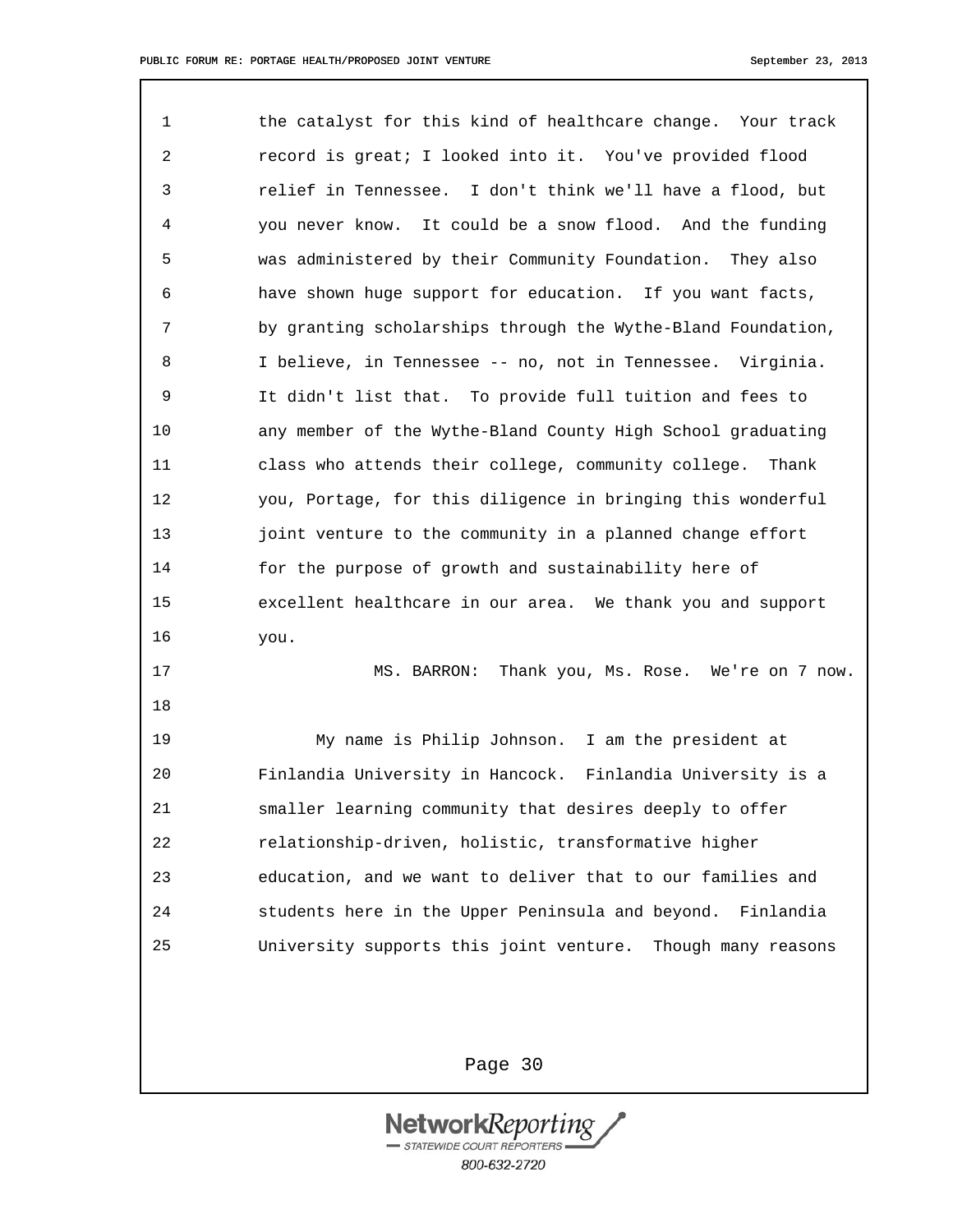1 may be given for this support, what brings me here today are 2 two core convictions, and perhaps they might sound a little 3 self-serving. One, we believe that the joint venture will 4 preserve the long-standing and deeply rooted relationship 5 between Finlandia and Portage Health. Historic 6 relationships, it seems to me, are being taken seriously in 7 this agreement, and that matters to me. Two, by aligning 8 with Lifepoint's larger network of hospitals, we are 9 persuaded that this venture will support and strengthen 10 Finlandia's current offerings in health sciences and provide 11 additional opportunities for students studying in this 12 field. Opportunity, new opportunities at various levels, it 13 seems to me, marks this agreement and Finlandia supports 14 that. Beyond these core convictions, it needs to be said 15 that preserving quality of life matters for all of us who 16 have chosen to make our lives here in the western counties 17 of the Upper Peninsula. By ensuring sustained and greater 18 access to needed medical care closer to home, this 19 partnership serves well our rural communities. Finally, 20 this venture contains clear and consistent commitments to 21 community representation, governance and investment. I 22 believe that we tend to -- best to business by tending 23 carefully to our relationships, and I sense that in this 24 venture we're tending carefully to relationships. Thank 25 you, Bill, thank you, Jim, for the good and hard work done

Page 31

**NetworkReport** STATEWIDE COURT REPORTERS 800-632-2720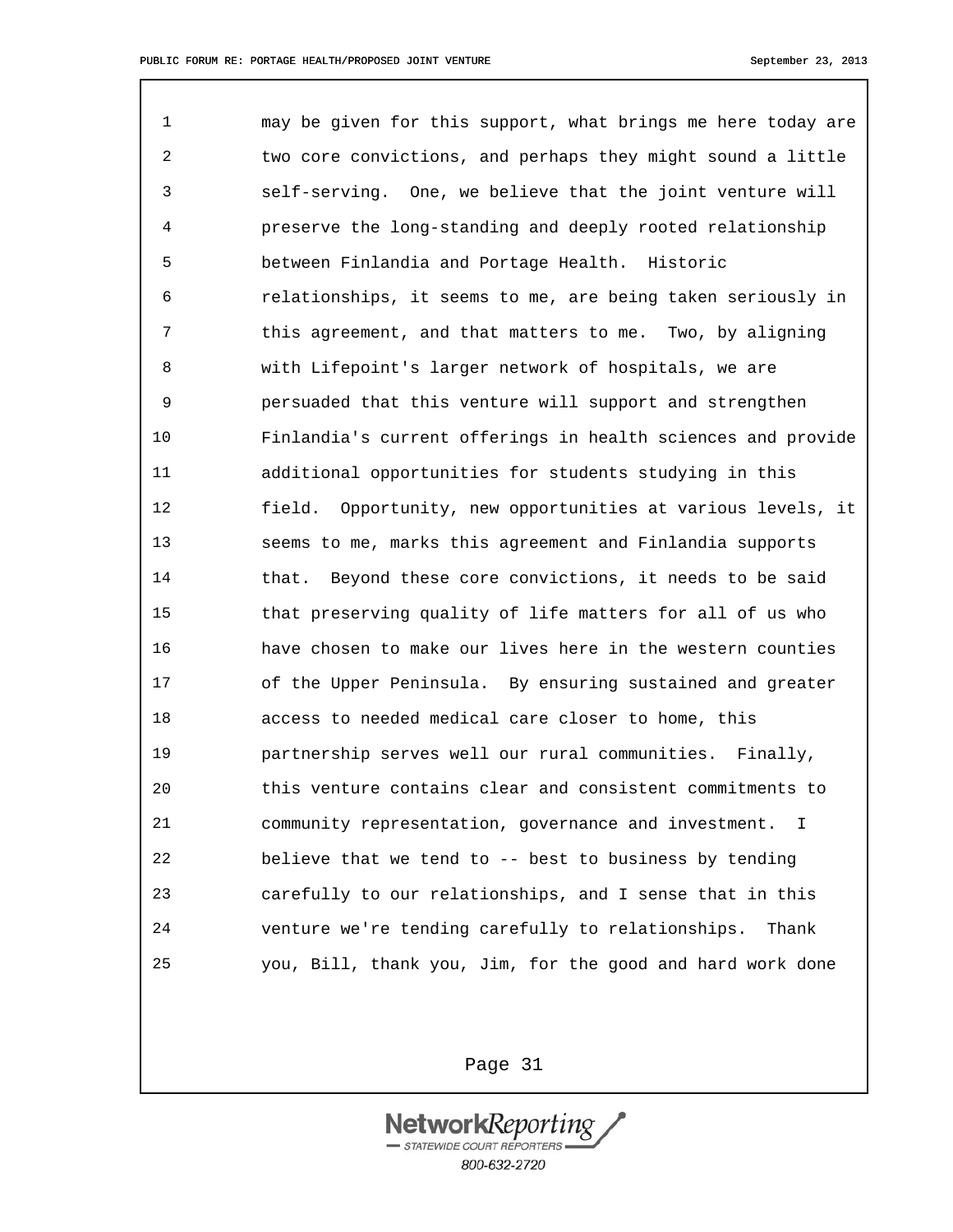1 to bring us to this place today. Thank you. 2 MS. BARRON: Thank you, Mr. Johnson. We're now at 3 number 8. 4 5 Good afternoon or good evening. On behalf of the City 6 of Hancock, you know, I'd like to welcome back our visitors 7 from Tennessee. We had a chance to meet Bill Carpenter and 8 some of his staff last January, and he got to see the very 9 worst of our weather, because anybody who lived in the U.P. 10 last winter knows that this past January was about as bad as 11 it ever had been. Today the sun is shining down upon us and 12 everything looks good. This is more like it. But, of 13 course, a lot of places -- as Jim Bogan has sometimes said 14 "A lot of places have good summers." I think we're just 15 about done with summer, though. I'm Bill Laitila; I'm the 16 mayor of the City of Hancock. And, has been mentioned, 17 Portage Health System has been a major part of the City of 18 Hancock for 117 years. Pretty remarkable. It's been a 19 great institution. The level of care is exceptional and I 20 believe that the merger or the acquisition by Lifepoint will 21 make it even better. A very common theme in healthcare 22 locally here has been that people sometimes do go out of the 23 area for healthcare. It's pretty commonly done and has been 24 for some time. And I feel that with this new transaction, 25 some of that medical care that was perhaps even gone out of

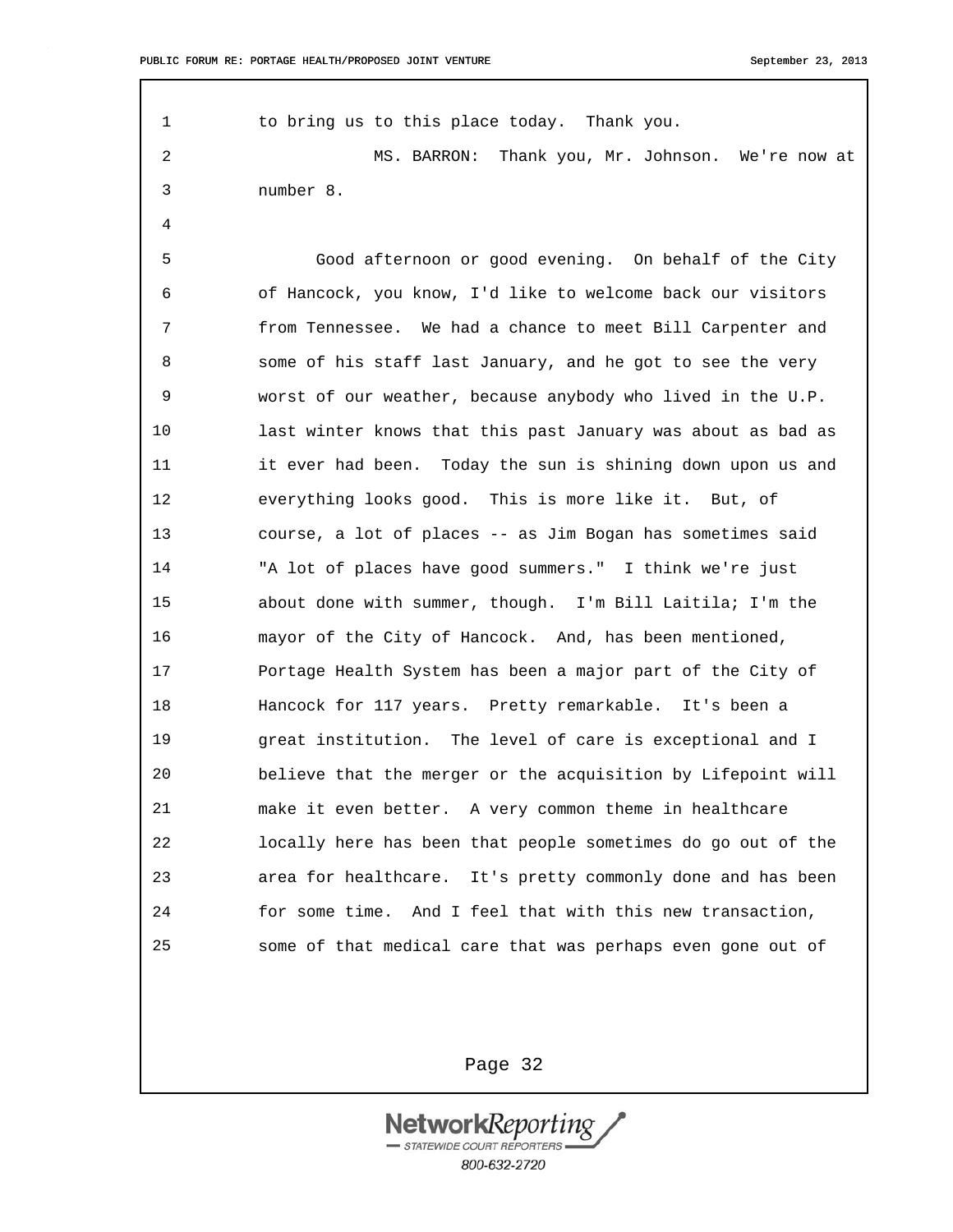1 state can happen here and keep the dollars local. I feel 2 very confident in the job that Jim Bogan has done and the 3 Board has done. They have been very diligent, very careful. 4 And I'm going to thank the Attorney General's office for 5 their involvement here as well. It's really good to have 6 multiple screenings of this venture. The trend obviously in 7 healthcare is for this type of merger to occur. It's a 8 fact; it's happening. When I was a high school teacher, I 9 remember one of my students had a humorous t-shirt that said 10 "Stop plate tectonics." And in a way, I guess, what we're 11 seeing nationally over the last decade and a half, at least, 12 is that there is this trend. It's inexorable, it's 13 happening, and I think we're very fortunate that Portage 14 Health was able to find a match with Lifepoint. It also was 15 mentioned before that Houghton County had some modest growth 16 in the last census, and to be a little more precise, there 17 were three cities that had modest growth in the Upper 18 Peninsula. Houghton, where you are now, Hancock -- my 19 city -- and Marquette were three cities that had growth in 20 the Upper Peninsula. A pretty select group. It looks like 21 Lifepoint has done a good job of finding these communities. 22 The capital investment that is promised, of course, was a 23 major thing for the local community. It's not just Hancock, 24 but the whole area. And, of course, the Foundation funding 25 is the other big -- big thing for the community. And I

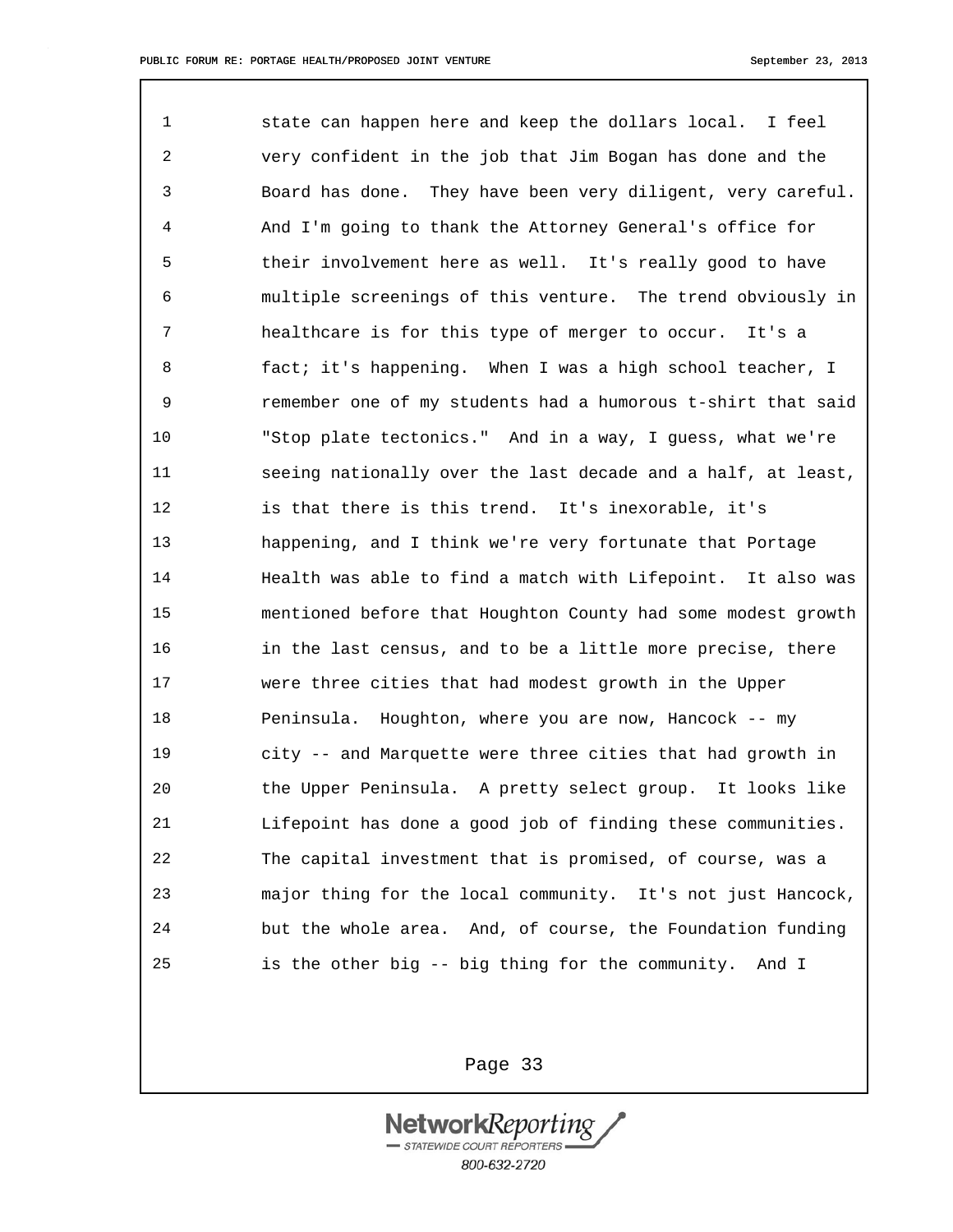1 would be remiss if I didn't admit that the potential tax 2 revenue from this venture will play a major part in 3 alleviating some of our budget pressures. We've been able 4 to keep our head above water, but it hasn't been easy for 5 the last number of years. So thank you for being here. I 6 thank everyone that's been involved in this venture, from 7 the state level, to local level, from Tennessee and wherever 8 else. The only question someone had in the City Council in 9 their last meeting was about the appraisal, the company 10 doing the appraisal of the value of the company. And I 11 think the Attorney General's representative handled that 12 very well when Glenn and I talked to him earlier today. I 13 have confidence that the company doing this is a very good 14 company, and has done this multiple times. And, 15 unfortunately, there wasn't a company in Michigan, I guess, 16 that was able to do this. So welcome to Hancock. We 17 appreciate everything that Portage Health has done in the 18 past and we look forward to working with Portage Health in 19 the future. Thank you. 20 MS. BARRON: Thank you, Mr. Laitila. We're on 21 number 9 now. 22 23 I, myself, am a born and bred Yooper. That's what 24 we're called when we've -- we were born at Portage Hospital 25 and we've grown up. I'm also Lennon Mattila Hughes. I've

> NetworkReporti STATEWIDE COURT REPORTERS 800-632-2720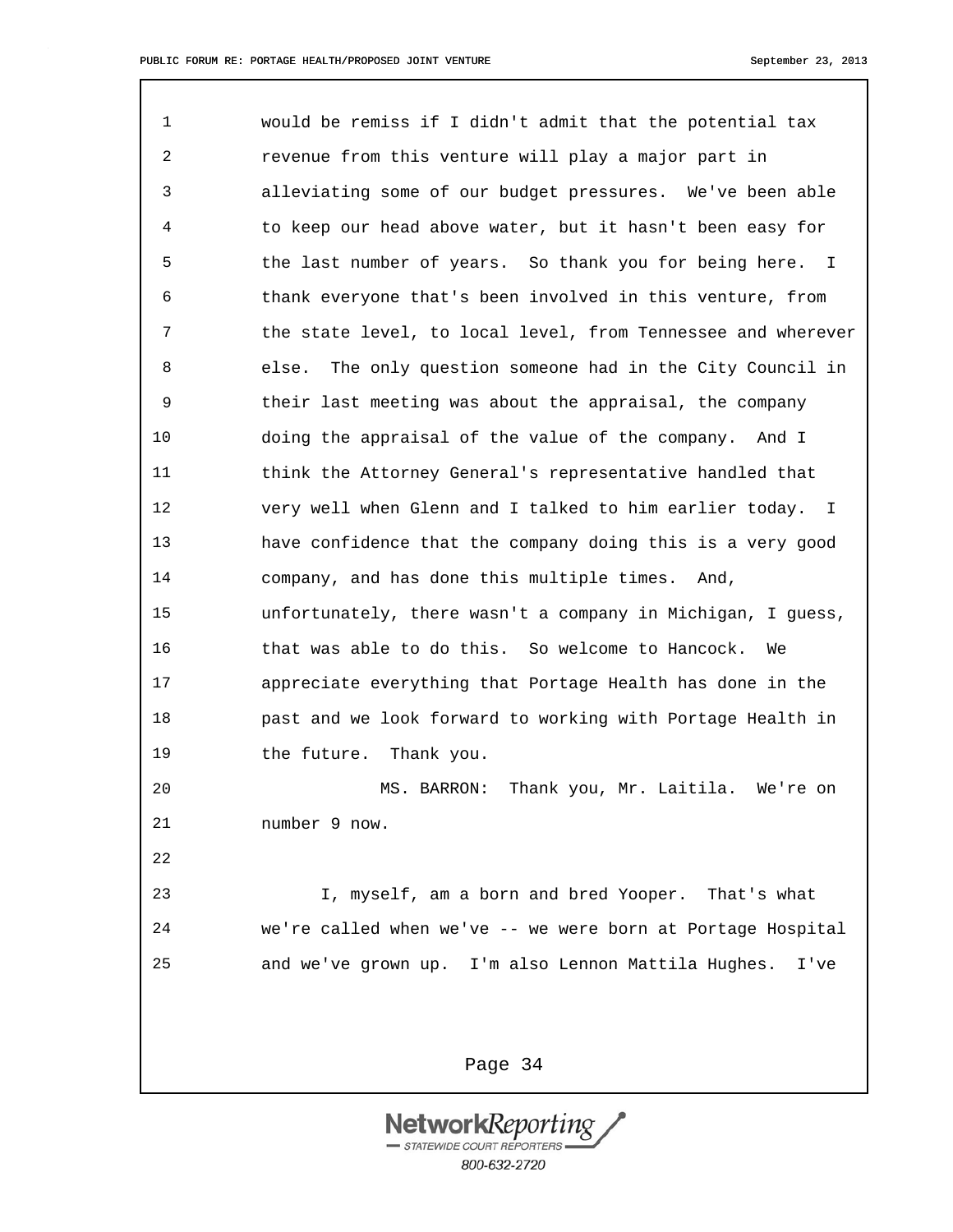1 been on the Portage Health Foundation Board since 1997, and 2 was appointed the Foundation chair in 2008. Previously the 3 Foundation worked solely to support the hospital. Now the 4 Foundation will have a broader purpose and the direct 5 ability to improve our community as a whole. The Foundation 6 Board and myself are very excited about this transaction and 7 what a difference it will mean to our community. Just 8 imagine, with tens of millions of dollars in assets, the 9 Foundation will have an extraordinary ability to make a 10 tangible difference through direct outreach programs, 11 through educational programs and through financial support 12 to other community service groups. The possibilities are 13 endless, but the results will be tremendous. Parties to the 14 transaction have agreed the Foundation may retain and use 15 our current name, so into perpetuity people will remember 16 how and why this good fortune was given to our community. 17 We believe a strong and vital hospital is an asset to our 18 community, we believe the proposed transaction will benefit 19 and strengthen Portage Health and strengthen our community. 20 The Portage Health Foundation Board of Directors has been 21 working hard developing plans for investment and governance. 22 We also have the ability to benefit from the 20 percent 23 hospital ownership in the joint venture, which includes the 24 right to receive future distributions from the joint venture 25 and the right to appoint delegates to the governing board of

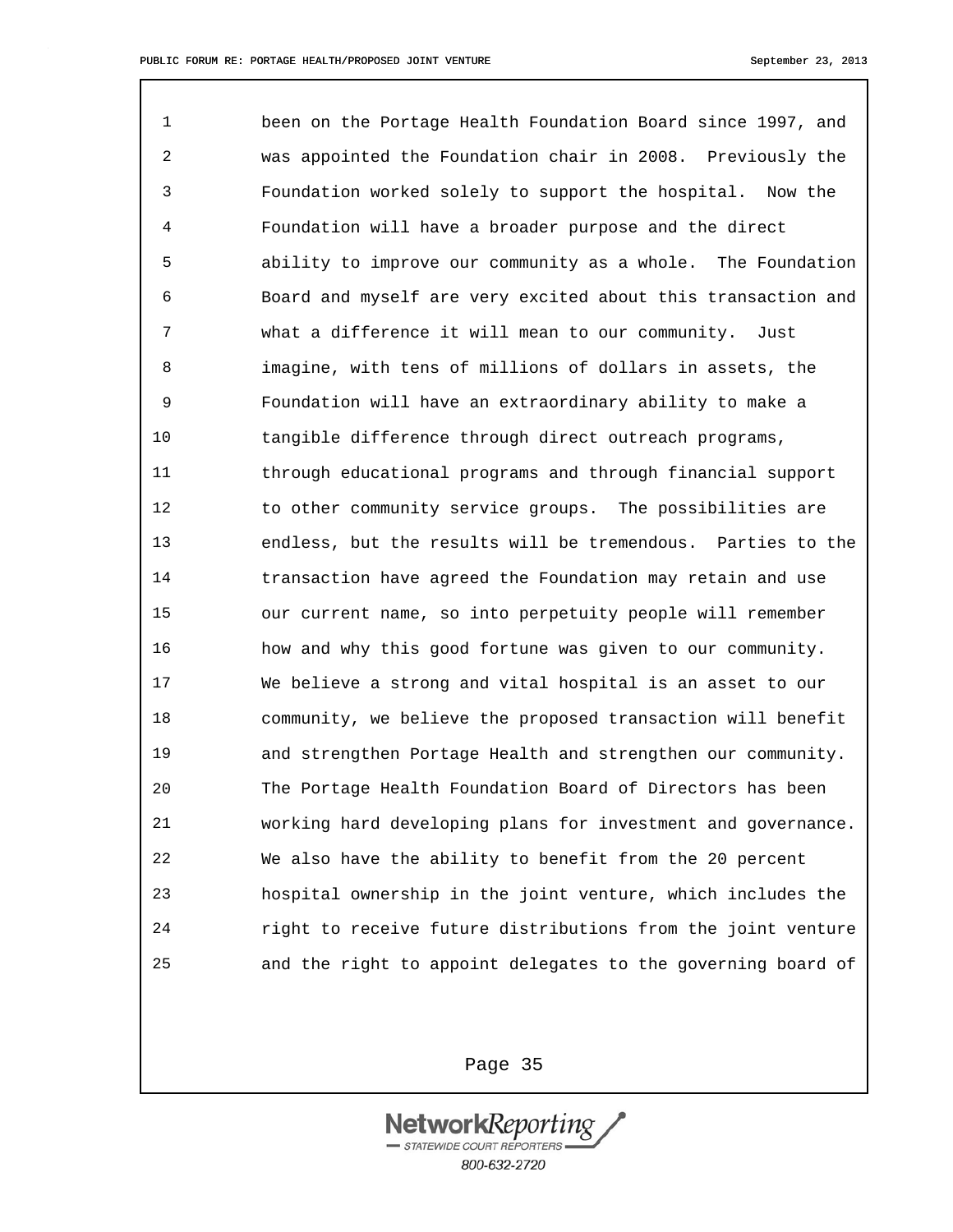1 the joint venture. By appointing delegates to the joint 2 venture governing board, the Foundation will assure that the 3 hospital will continue to serve the healthcare needs of the 4 community. Please know the Foundation is working closely 5 with the Attorney General to assure that the transaction 6 terms and purposes will be fully achieved. Please know that 7 the Portage Health Foundation will accept whatever 8 responsibility its Board and the Attorney General decide are 9 appropriate to monitor Lifepoint's compliance with its 10 commitment under the transaction documents, and to report to 11 the Attorney General on the Foundation's activities. With 12 all of that being said, please note the Portage Health 13 Foundation fully supports the proposed transaction and 14 congratulates Jim Bogan, the hospital Board of Directors and 15 Lifepoint on such a well thought-out venture that will 16 enhance and benefit our community for years to come. Thank 17 you. 18 MS. BARRON: Thank you. We're skipping number 10 19 now. That individual no longer wants to make a comment.

20 And we're at number 11, please.

21

22 Thank you. Donald Simila. First let me apologize for 23 not having a prepared statement. I want to, at least for a 24 moment, speak extemporaneously about the relationship -- the 25 working relationship I have with Lifepoint, Duke Lifepoint

Page 36

NetworkReportt STATEWIDE COURT REPORTERS 800-632-2720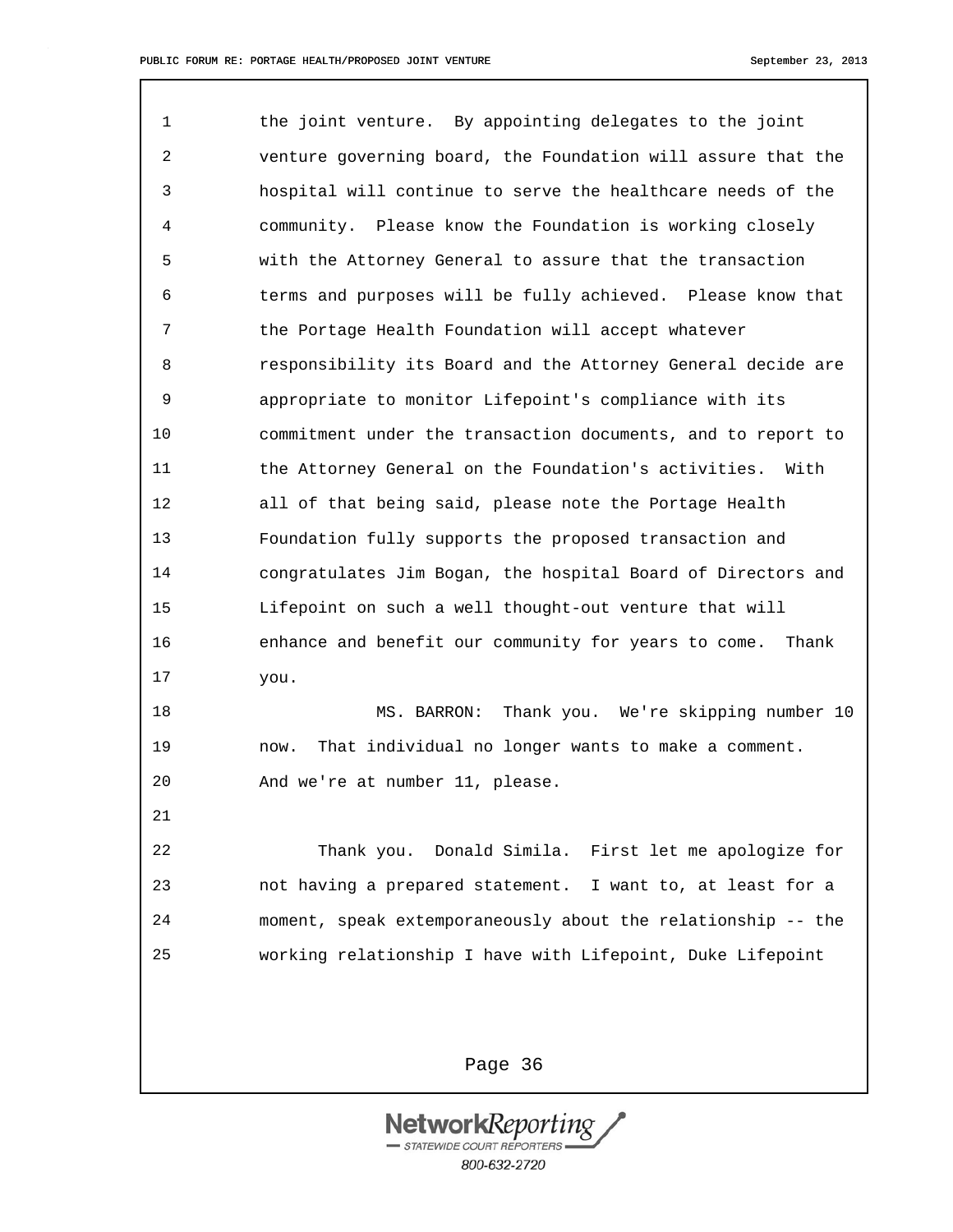1 and Portage Health. I'm a lifelong resident of the Copper 2 Country, and I'm a 25 year plus veteran of healthcare 3 administration. I've been an employee of Marquette General 4 for over 25 years. I'm currently an employee of Duke 5 Lifepoint in Marquette, coming up on our anniversary here in 6 one year. In addition to that, I'm the president of Western 7 U.P. Health Access Coalition. That's a volunteer 8 organization that coordinates volunteer medical services for 9 people in our community and collaborates with area 10 healthcare providers. I'm also the CEO of Upper Great Lakes 11 Family Health Center, which is a federally qualified health 12 center with locations in Marquette, Michigan. We just 13 recently wrote for and submitted and were approved for a new 14 access point here in Houghton County. And one of our other 15 testimonies indicated that 25 percent of the children in 16 Houghton County are living in poverty. And, in fact, 35 17 percent or more of the people that reside in Houghton County 18 live at or below 200 percent of federal poverty level. So I 19 just want to speak very succinctly in my working 20 relationship with Portage Health over these many years that 21 I've worked with Mr. Bogan and his administrative team, I've 22 found them to be extremely committed to the residents of the 23 community. We've had common goals and common interests in 24 making sure that all people were served here in the 25 community, regardless of their ability to pay. And in my

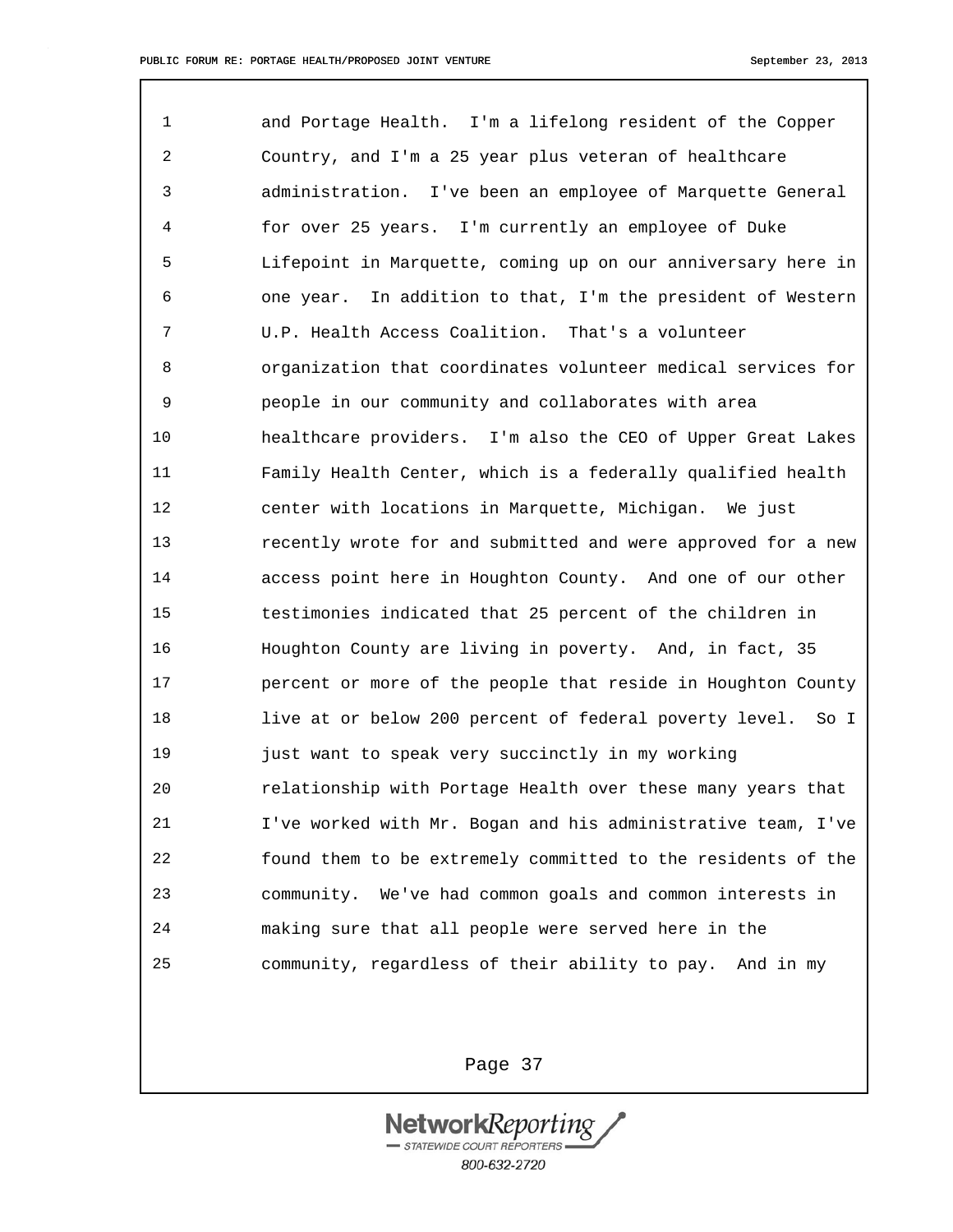1 relationship as the CEO of Upper Great Lakes Family Health 2 Center in Marquette, I've found the Lifepoint family and Mr. 3 Carpenter's administrative team to be extremely supportive 4 of the health center and the projects that we're working on 5 collaboratively there, and I look forward to continuing that 6 relationship as the CEO of Upper Great Lakes Family Health 7 Center and the new access point that we'll have here in 8 Houghton County and the partnership and support that we have 9 become accustomed to working with them to date. Thank you.

10 MS. BARRON: Thank you. Any other members of the 11 public? We want to make sure that anybody who wants to make 12 a comment or ask a question has the opportunity. Okay. 13 Seeing nobody raise their hand or approach the podium, I'll 14 turn it back over now to Mr. Carpenter and Mr. Bogan if you 15 have any final comments or responses to the questions.

16 MR. BOGAN: A final comment I just want to make is 17 I want to thank the AG, the Attorney General's office and 18 all his staff for coming up here today, and, even more 19 important, the community at large again, very much showing 20 your level of support for your hospital. And I'm happy to 21 see the passion that many people have towards the future of 22 the hospital. Thank you.

23 MR. CARPENTER: Well, I will join with Jim in 24 thanking General Schuette, General Barron, thank you others 25 from the Attorney General's staff for being here, and also

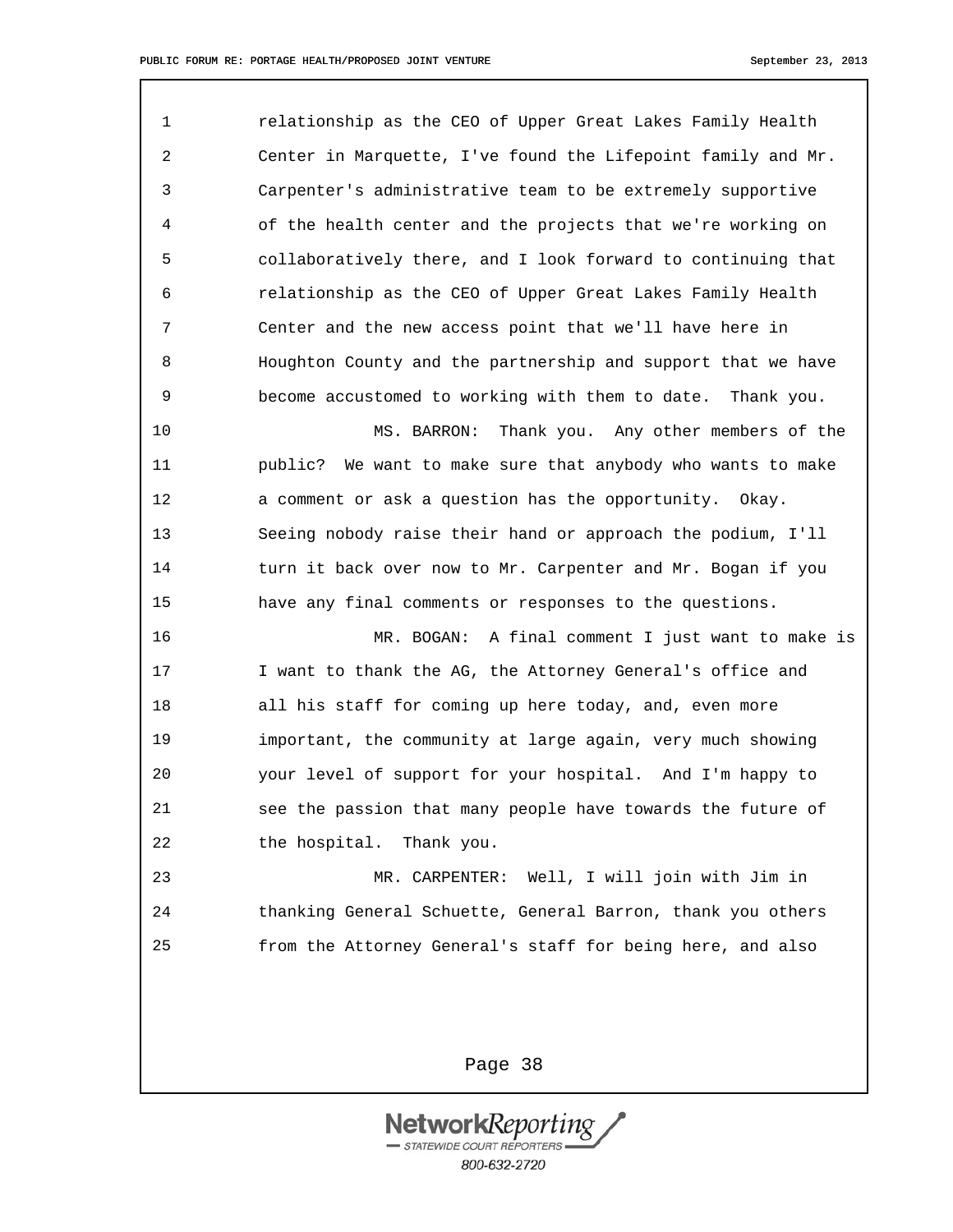1 to echo our thanks on behalf of Lifepoint to all of the 2 members of the community who have taken time today to be 3 here to speak out. But, more than that, members of the 4 community and the medical community that have welcomed us 5 here and who have a vision for the future which does reflect 6 ours of making this community healthier. And working 7 together, I have every confidence that we will be able to do 8 that. We'll be happy to respond to questions if there are 9 some.

10 MS. BARRON: There was one question during the 11 period, I don't know who wants to respond to that. I 12 believe it was Lifepoint's --

13 MR. CARPENTER: Yeah, absolutely. The question 14 was specifically about scholarships and about Lifepoint's 15 involvement with that. I really did appreciate Ms. Rose for 16 doing the research. I do research as well on our hospitals 17 when we go, and I find a great overlap here in the mission 18 and the vision that we have. And when you overlay the 19 Foundation commitment, it really is a great synergy that is 20 created. And part of that synergy can be created in the 21 work that your Foundations will be able to do in the future. 22 Lifepoint won't be involved in that, of course. That will 23 be completely administered outside of Lifepoint. But we 24 will make sure that the healthcare needs in the community 25 are taken care of as a partnership with Portage Health. The

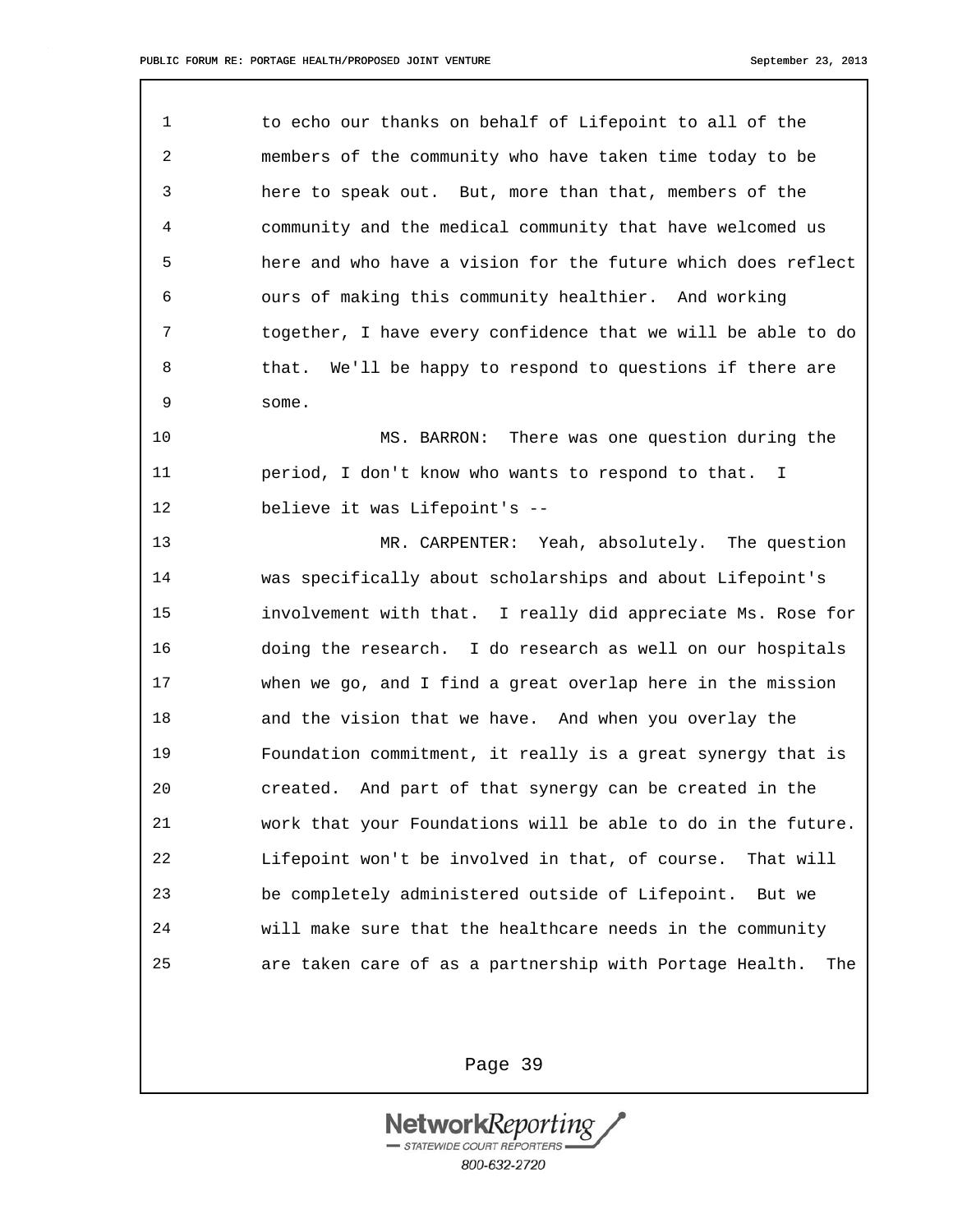1 Foundation will able to support, with the Attorney General's 2 blessing, charitable purposes throughout the community. And 3 perhaps one of those ways may be through scholarships. It's 4 a possibility. Certainly the community that you referred 5 to, Wythe-Bland Foundation in Wythe and Bland counties in 6 Virginia, is one of those great success stories that we have 7 seen. Their Foundation made a determination, completely 8 outside of Lifepoint, to use the proceeds, part of the 9 proceeds from the sale of the hospital there that founded 10 their Foundation to do some remarkable things among them to 11 make scholarships available to any graduate in Wythe or 12 Bland County who wished to attend the local community 13 college. And what a remarkable economic development tool 14 that has become in that community for employers who are 15 seeking to make sure that two things are covered. And many 16 of you hit on this in your prepared -- in your comments, and 17 that is that employers are looking for answers to the 18 provision of quality care, healthcare in the community for 19 their employees and education. And this community seems to 20 be addressing both of those significant issues in a great 21 way. And that's why you're growing here, because, given a 22 choice, employers are going to come to a place that can 23 answer those two questions or my -- is education provided 24 for and is healthcare provided for. So Lifepoint has a 25 Community Foundation. We also have a Foundation that was

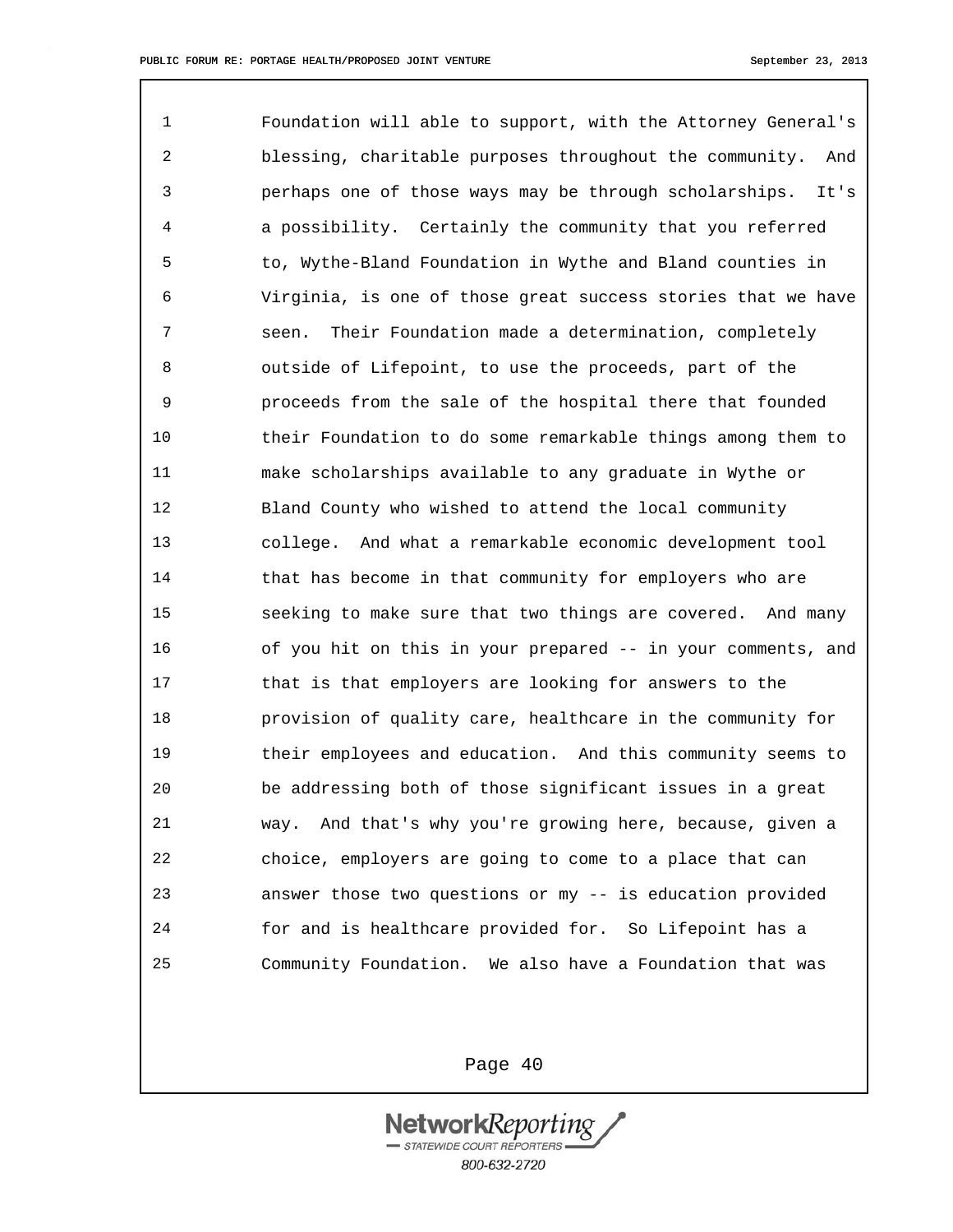1 mentioned and we have used that Foundation. Our Foundation, 2 Lifepoint Community Foundation, has been in existence since 3 the company was formed. It has never given a cent in 4 Nashville, Tennessee. We have given our proceeds that -- we 5 have used our Foundation in the communities where our 6 hospitals are located. And the reason for that is there are 7 a lot of big corporations in Nashville, Tennessee, and our 8 hospitals, nine times out of ten, are one of the three 9 largest employers in the community where they're located. 10 And so we felt that it was more important for us to use the 11 proceeds of our Foundation to benefit the community. Some 12 of those have been used for nursing scholarships, some have 13 been used for other scholarships in the community. But I 14 think working together, Foundation and Lifepoint in the 15 future could be -- some remarkable things could be done 16 here. Time will tell and we'll see how best to use those 17 funds.

18 MS. BARRON: Thank you, Gentlemen. On behalf of 19 Attorney General Bill Schuette and the entire review team, 20 thank you for taking the time to join us today. Indeed, 21 preserving and protecting the integrity of charitable assets 22 is one of the most important responsibilities of the 23 Attorney General's office, and it's one that we take very 24 seriously. Thank you and have a good evening. 25 (Forum concluded at 6:11 p.m. )